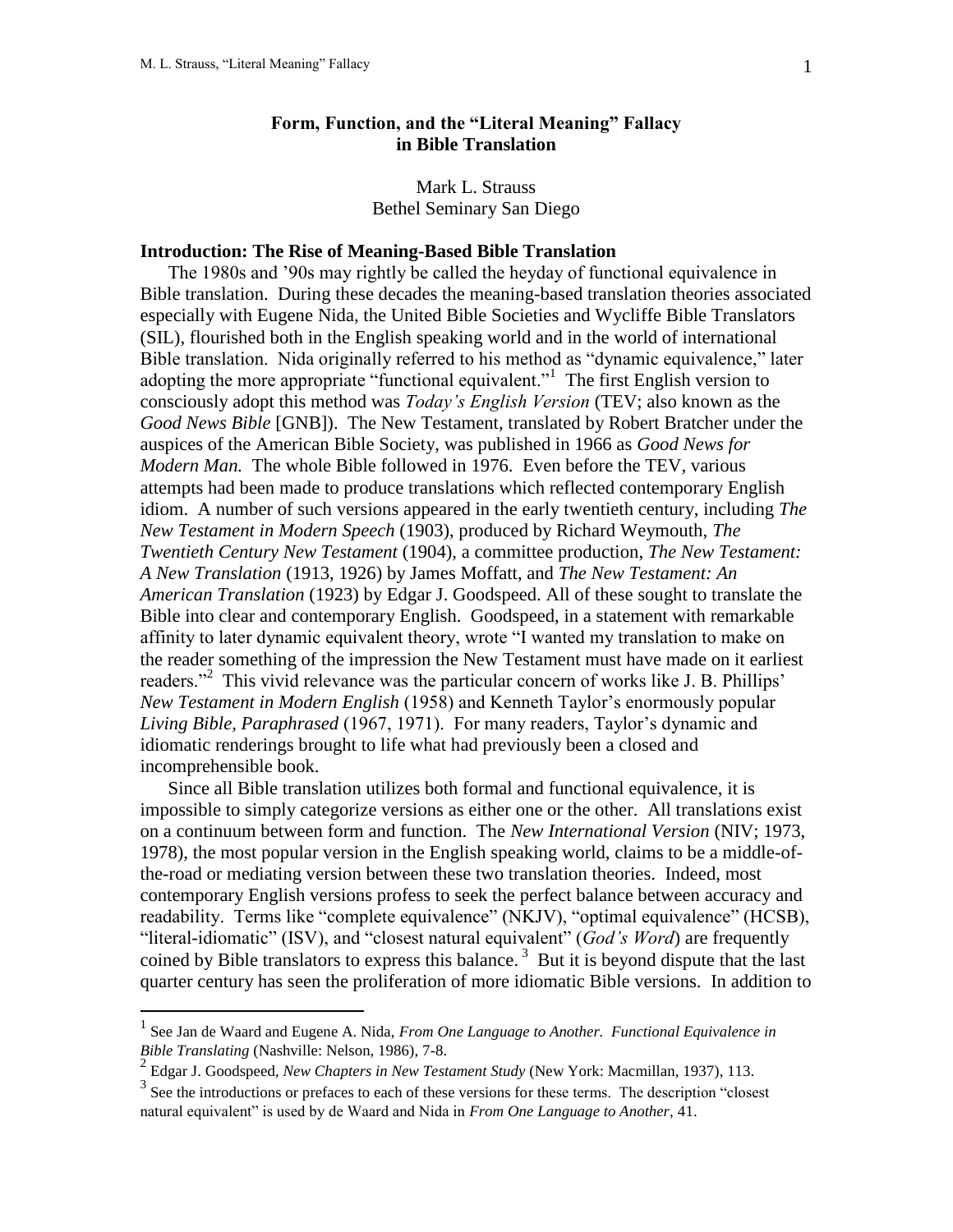those cited above, recent English versions which have been heavily influenced, either directly or indirectly, by functional equivalence include the *New English Bible* (NEB; 1961; 1970), the *Jerusalem Bible* (JB; 1966), the *New American Bible* (NAB; 1970; rev. NT, 1986); the *New Jerusalem Bible* (NJB; 1986), the *New Century Version* (1987, 1991), the *Revised English Bible* (1989), *The Message* (1994), *God's Word* (1995), the *Contemporary English Version* (1991, 1995), the *New Living Translation* (1996), and *Today's New International Version* (NT: 2002).

This does not mean that formal equivalent versions have lost their influence in the English speaking world. The *King James Version,* like its predecessors, took a predominantly formal equivalence approach, and its revisions have continued this tradition:<sup>4</sup> the *Revised Version* (RV; 1881-85), the *American Standard Version* (ASV; 1901), the *Revised Standard Version* (RSV; 1952), the *New American Standard Bible* (NASB; 1971; updated ed. 1995), the *New King James Version* (NKJV; 1982), the *New Revised Standard Version* (NRSV; 1990) and now the *English Standard Version* (ESV; 2001). In addition, recent new versions (not revisions) like the *International Standard Version* (ISV; NT: 1998) and the *Holman Christian Standard Bible* (HCSB; NT: 2000) generally follow a formal equivalent approach. There are at least six widely available English Bibles (KJV, RSV, NKJV, NASB, NRSV, ESV) and two New Testaments (ISV, HCSB) which are generally formal equivalent. The KJV is still the second largest selling English version (behind the NIV), the NKJV is fourth, and the NASB is sixth.<sup>5</sup> In light of this, it seems a bit odd that in a recent *Christianity Today* article, Raymond Van Leeuwen would argue that "We Really Do Need Another Bible Translation," "one that works from a different theory than FE [functional equivalence]."<sup>6</sup> The title of the article suggests that there is a dearth of formal equivalent versions and a commensurate overload of functional equivalent versions. Yet while functional equivalence is dominant in the world of international Bible translation, this is clearly not the case in the English speaking world, where many pastors and churchgoers (and some scholars) still favor formal equivalence.

<sup>4</sup> See Bruce M. Metzger, *The Bible in Translation. Ancient and English Versions* (Grand Rapids: Baker, 2001).

<sup>&</sup>lt;sup>5</sup>These figures are from the Christian Booksellers Association, available at

http://www.cbaonline.org/BestSellers/bestSellerBibles.jsp. The order of the first ten as of February 2003 is: NIV, KJV, NLT, NKJV, The Message, NASB, NIrV, Interlinear and Parallel Bibles, Amplified Bible, NCV. The NLT recently passed the NKJV.

<sup>6</sup> Raymond Van Leeuwen, "We Really Do Need Another Bible Translation," *CT* vol. 45 no. 13 (Oct. 22, 2001), 28-35, quote from p. 29. This call for a new version may be related to Van Leeuwen"s role on the editorial team of the ESV (a revision of the RSV)*.* Translators are always justifiably excited about their new translation and hope it will fill an important niche. Reading between the lines, Van Leeuwen seems to say, "We really do need a new translation...and here it is! – the ESV." But in fact the ESV follows the same translation method as the RSV, NASB, NKJV, NRSV and other formal equivalent versions.I should add that I like the ESV. It updates the RSV, which, in my opinion is one of the better formal equivalent versions. It should fill a role for those unhappy with the Byzantine text-type of the NKJV, the genderinclusive language of the NRSV, and the sometimes overly-literal approach of the NASB. But the ESV is not unique or innovative, suffering from the same shortcomings as other formal equivalent version. Much more on this below.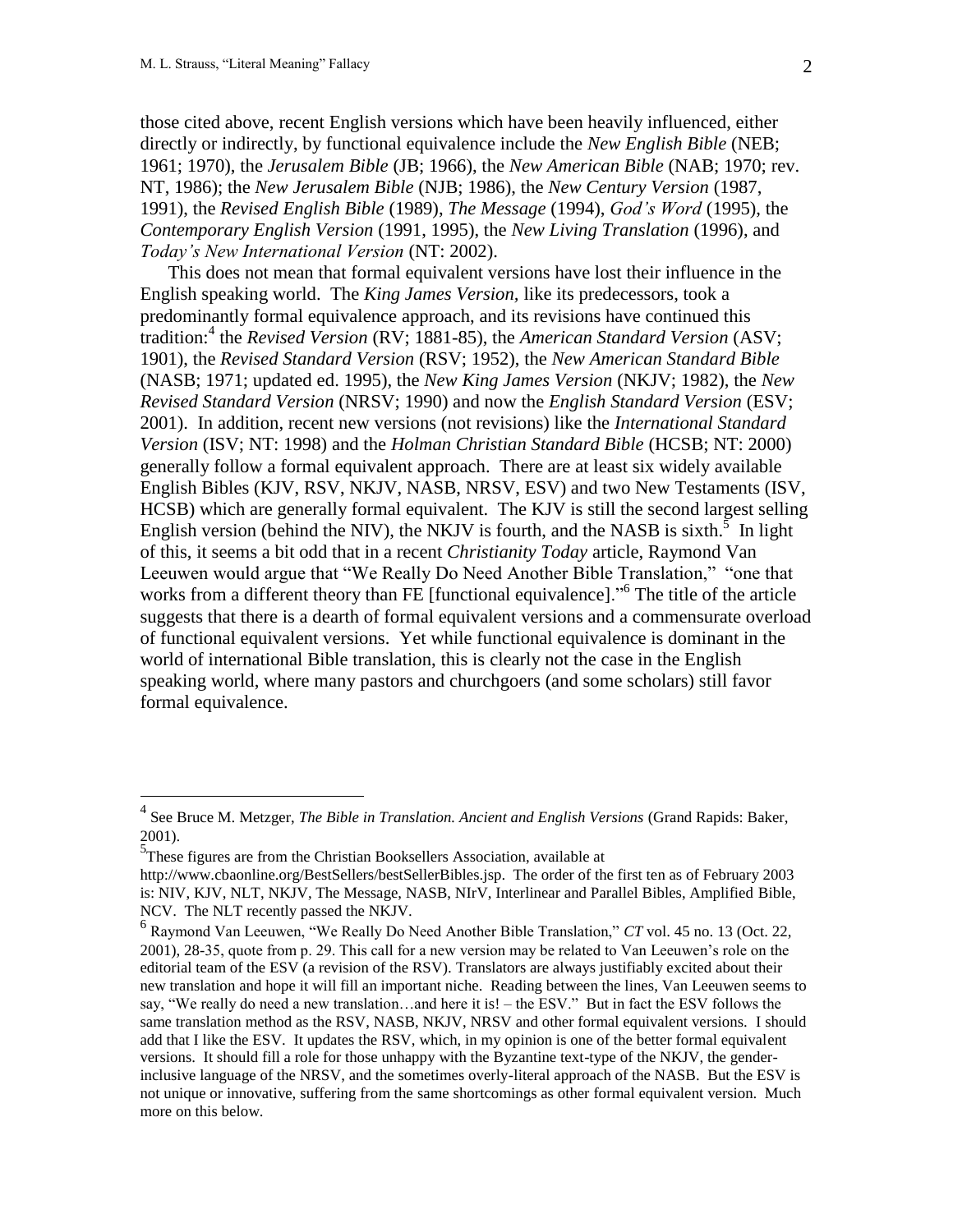$\overline{a}$ 

Indeed, the last few years have seen a resurgence in formal equivalence as a translation theory, a trend D. A. Carson calls "the rise of linguistic conservatism."<sup>7</sup> This may be seen, on the one hand, in recent versions like the ESV and HCSB which tend more toward formal equivalence. It may also be seen in a number of articles and books criticizing functional equivalence as a translation theory. Some of these accept functional equivalence as a legitimate method which plays an important role in the church, but warn of its weaknesses and criticize its dominance in the field.<sup>8</sup> Others consider functional equivalence to be fundamentally flawed as a translation theory, replacing God"s inspired *words* with loose and inaccurate paraphrase.<sup>9</sup>

My plan will be to establish the basic goal of translation, and then evaluate the manner in which formal and functional equivalent versions pursue this goal. I hope to bring greater clarity to this sometimes muddled debate.

# **The Goal of Translation:** *The Transfer of Meaning*

Before we can establish the legitimacy of a translation theory, we must identify the goal of translation. A simple definition would be the following: *The goal of translation is to transfer the meaning of a text from one language (the source or donor language) to another language (the receptor or target language).* All parties agree that determining the meaning of the original text in the source language is essential to the translation process. All also agree that the modern day reader must be able to comprehend the

<sup>&</sup>lt;sup>7</sup> D. A. Carson, "The Limits of Functional Equivalence in Bible Translation – and Other Limits Too," in *The Challenge of Bible Translation. Communicating God's Word to the World. Essays in Honor of Ronald F. Youngblood,* eds. Glen G. Scorgie Mark L. Strauss, and Steven M. Voth, Grand Rapids: Zondervan, 2003), 65-113.

<sup>8</sup> See especially Raymond C. Van Leeuwen, "On Bible Translation and Hermeneutics," in *After Pentecost: Language and Biblical Interpretation,* eds. Craig Bartholomew *et al.* (Grand Rapids, MI: Zondervan, 2001), 284-311, and a more popular version, "We Really Do Need Another Bible Translation," (See note 6 above). Van Leeuwen, professor of New Testament at Eastern College, argues "that the dominance of 'functional equivalence' in Bible translation urgently needs supplementation by translations that are more direct and transparent to the original languages." He objects to "the almost universal hegemony" of functionally equivalent versions, asserting that "*one* type of translation has come to dominate, and that dominant type of translation is less apt for Scripture in literate societies than in commonly supposed, particularly with respect to study by educated persons" Van Leeuwen calls for a translation that is more consistently *transparent* (a term he prefers to "literal"), "so that the original shines through it." ("On Bible Translation," 284-285, 287). See also Anthony Howard Nichols, "Translating the Bible: A Critical Analysis of E. A. Nida"s Theory of Dynamic Equivalence and Its Impact Upon Recent Bible Translations,"

dissertation, University of Sheffield, 1996. 9 See most recently, Leland Ryken, *The Word of God in English. Criteria for Excellence in Bible Translation* (Wheaton: Crossway, 2002). Ryken, professor of English at Wheaton College, identifies his work as a "wholehearted defense of essentially literal translation in the King James tradition" (p. 18). He decries dynamic equivalent translations for destroying the literary quality of the text, over-simplifying its meaning, removing important theological terminology, modernizing ancient contexts, and removing the majesty, mystery and ambiguity of the original. The book"s strength is its call for greater attention to the literary qualities of the Bible. Its weaknesses are a lack of linguistic sophistication with reference to Greek grammar and translation theory, and misrepresentation of the complexities of transferring meaning from one socio-linguistic context to another. He considers Eugene Nida"s influence on English Bible translation to be "on balance, negative, depriving current Bible readers of the Bible they need" (i.e., a literal one) (p. 14). Yet throughout the book, Ryken never seriously engages with Nida"s theories and does not seem to comprehend fundamental linguistic issues at stake in the debate. His arguments are often *ad hominem* and polemical.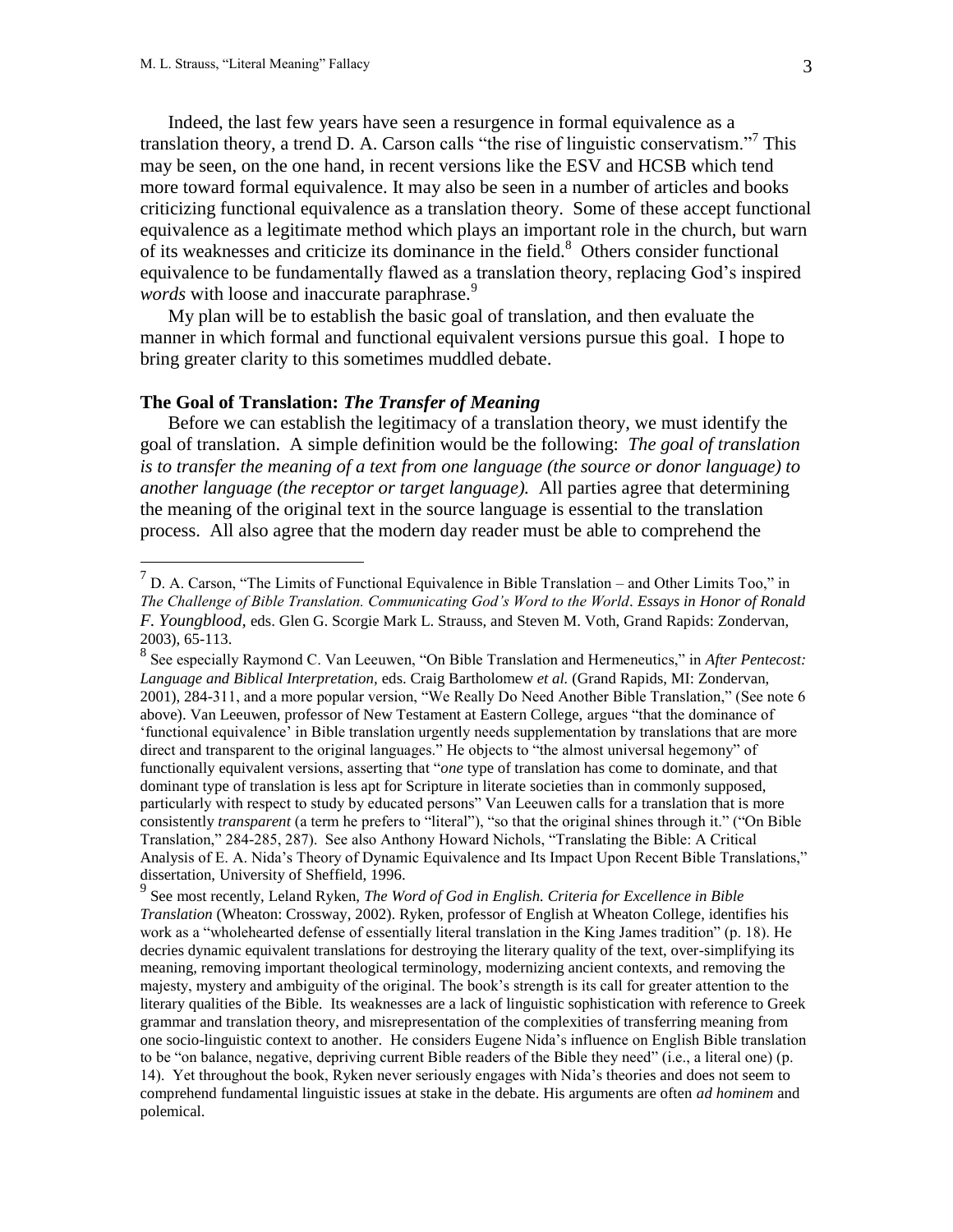$\overline{a}$ 

meaning in the receptor language in order for the translation to be successful. While this is straightforward enough, the debate concerns *how best to transfer the meaning from the source language to the receptor language.* Advocates of formal equivalence, also known as literal, word-for-word, direct, or transparent translation,<sup>10</sup> claim that the formal structure of the source language should be retained inasmuch as possible. Advocates of functional equivalence, also known as dynamic equivalence, meaning-based translation or idiomatic translation, stress the need to produce an equivalent meaning in the receptor language, regardless of the form.<sup>11</sup> In general, formal equivalence gives greater prominence to the source language, particularly its formal structure; functional equivalence gives equal prominence to source and receptor languages, stressing that both the meaning of the original and the perception of the readers are essential components of translation.<sup>12</sup> Formal equivalence places greater stress on individual words (hence, "word-for-word"); functional equivalence on the semantic function of phrases and clauses.

Translation is an inexact science and art and some meaning will be lost with every translation decision – whether formal or functional. There are significant challenges and potential pitfalls related to any translation approach. Advocates of functional equivalence themselves point this out, and the theoretical and practical literature is full of cautions, clarifications and caveats.<sup>13</sup> My thesis is that while there are important cautions related to functional equivalence, there are fundamental flaws with formal equivalence *as a philosophy of translation.* This is because *meaning* not *form* is the goal of Bible translation. Lexical and syntactical *semantics* must always take precedence over lexical and syntactical *forms*.

The goal of a literal or formal equivalent translation is to reproduce the form of the Greek and Hebrew as much as possible. In its more nuanced form this is often stated, "As literal as possible, as free as necessary." In other words, the translator stays with one-to-one correspondence until is it necessary to alter this for the sake of meaning. But note that even this statement correctly gives veto power to meaning over form. Formal correspondence should be utilized if it produces equivalence of meaning. The ultimate goal is not *formal equivalence*, but *semantic equivalence.* The assumption of many practitioners seems to be that these two are the same, and that if you attain formal equivalence you have reached semantic equivalence. But as we will see, this is far from

 $10$  The two terms which are now coming into use, "direct" and "transparent," are used somewhat differently by different practitioners. Some understand these to mean essentially the same as formal equivalence. Others who reject much formal equivalent methodology use them of translation which gives greater access to semantic features of the source language. Because of this confusion of definition, I will not adopt them in this paper.

<sup>&</sup>lt;sup>11</sup> Dynamic equivalence, a designation coined by Eugene Nida, was criticized as theory for stressing the need to attain an "equivalent response" in the receptor audience. The term "functional equivalence" was coined in part to stress the need for equivalent *meaning* rather than equivalent *response.* We will deal with this difference in the discussion below.

 $12$  In practice, functional equivalence is often accused of giving too much prominence to the receptor language, but there are many cautions in the literature against this. We will discuss these later.

<sup>&</sup>lt;sup>13</sup> In addition to the works of linguists and translators like Nida, see the important cautions of D. A. Carson, "The Limits of Dynamic Equivalence in Bible Translation," *Evangelical Review of Theology* 9 (1985): 200-213, now revised and expanded in "The Limits of Functional Equivalence in Bible Translation – and Other Limits Too" (see note 7).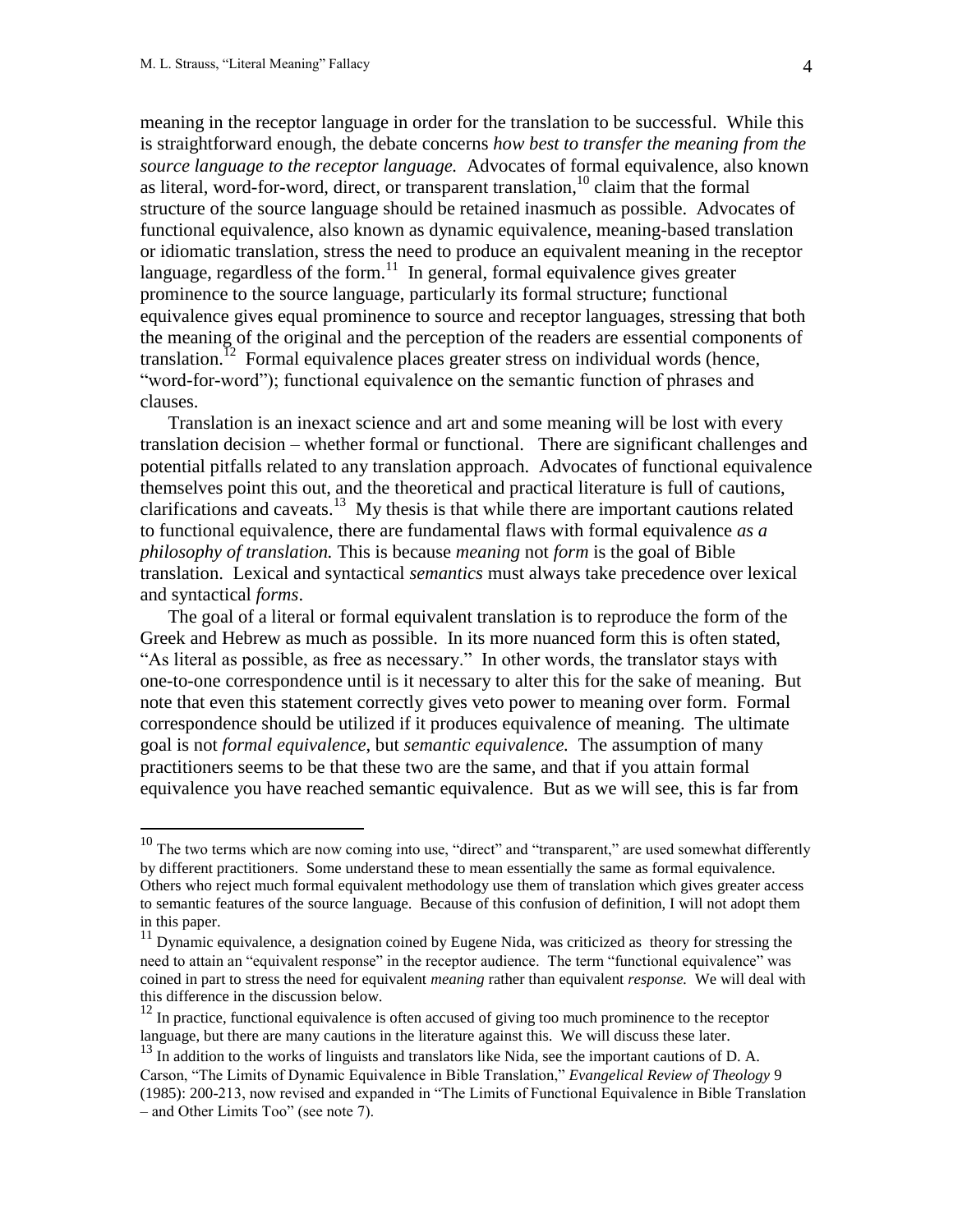the case, since the formal structures of Hebrew and Greek are very different than the formal structures of English (or any other language). Even versions which *claim* to be "essentially literal" are far from formally equivalent. They constantly fall back on idiomatic renderings *whenever formal equivalence does not work.* In other words *function* or *meaning* is given precedence over *form.* This is because translators intuitively recognize that in almost every sentence, Greek and Hebrew idioms do not "work" the way English works. Thus, while translators of literal versions may be proceeding with a *method* of formal equivalence (word for word replacement), their decisions are governed by a *philosophy* of functional equivalence (change the form whenever necessary to retain the meaning).

The problem comes when translation decisions are affected by the perceived need to retain form. The result is often barely-comprehensible (or incomprehensible) English rather than a natural rendering which communicates to contemporary readers with the same clarity that the Greek or Hebrew communicated to the original readers.

Awkward and obscure English translations often result from seeking to translate idioms word-for-word, without carefully considering the meaning. Consider **Matthew 5:2:**

**NKJV:** Then **He opened His mouth and taught them**, saying: **RSV/ESV:** And **he opened his mouth and taught them**, saying: **NASB:** And **opening His mouth He began to teach them**, saying, **NIV/TNIV:** and **he began to teach them**, saying: **TEV:** and **he began to teach them NLT: This is what he taught them**:

The Greek idiom uses two phrases *anoigo* to *stoma* ("open the mouth") + *didasko*, ("teach") to express a single action. Opening the mouth and teaching are not two consecutive actions, but one act of speaking (cf. Acts 8:35; 10:34; Rev. 13:6). In English we would never say, "The professor opened his mouth and taught the class." This is a Greek idiom, not an English one.

Or consider **Acts 11:22:**

**NKJV:** Then news of these things **came to the ears of the church** in Jerusalem, **ESV:** The report of this **came to the ears of the church** in Jerusalem **NASB:** And the news about them **reached the ears of the church** at Jerusalem **NIV:** News of this **reached the ears of the church** at Jerusalem, **TEV:** The news about this **reached the church** in Jerusalem, **NLT:** When **the church at Jerusalem heard** what had happened,

None of these versions is actually word-for-word. The Greek, translated word-forword (and adjusting word order), reads something like "but the word was heard into the ears of the church being in Jerusalem." All of the versions significantly modify the Greek forms. Yet for the more formal equivalent versions there is a perceived need – even in the NIV – to retain the Greek idiom "into the ears of..." (*eis ta ota tes...*). But this is not English. I would never say "this came to my ears," but rather "I heard this," or "the news reached me." The attempt to be "literal" has produced what scholars wryly call "Greek-lish," an artificial translation-ese which mimics the syntactical forms of Greek. What sounded clear and natural to a Greek speaker now sounds awkward and unnatural.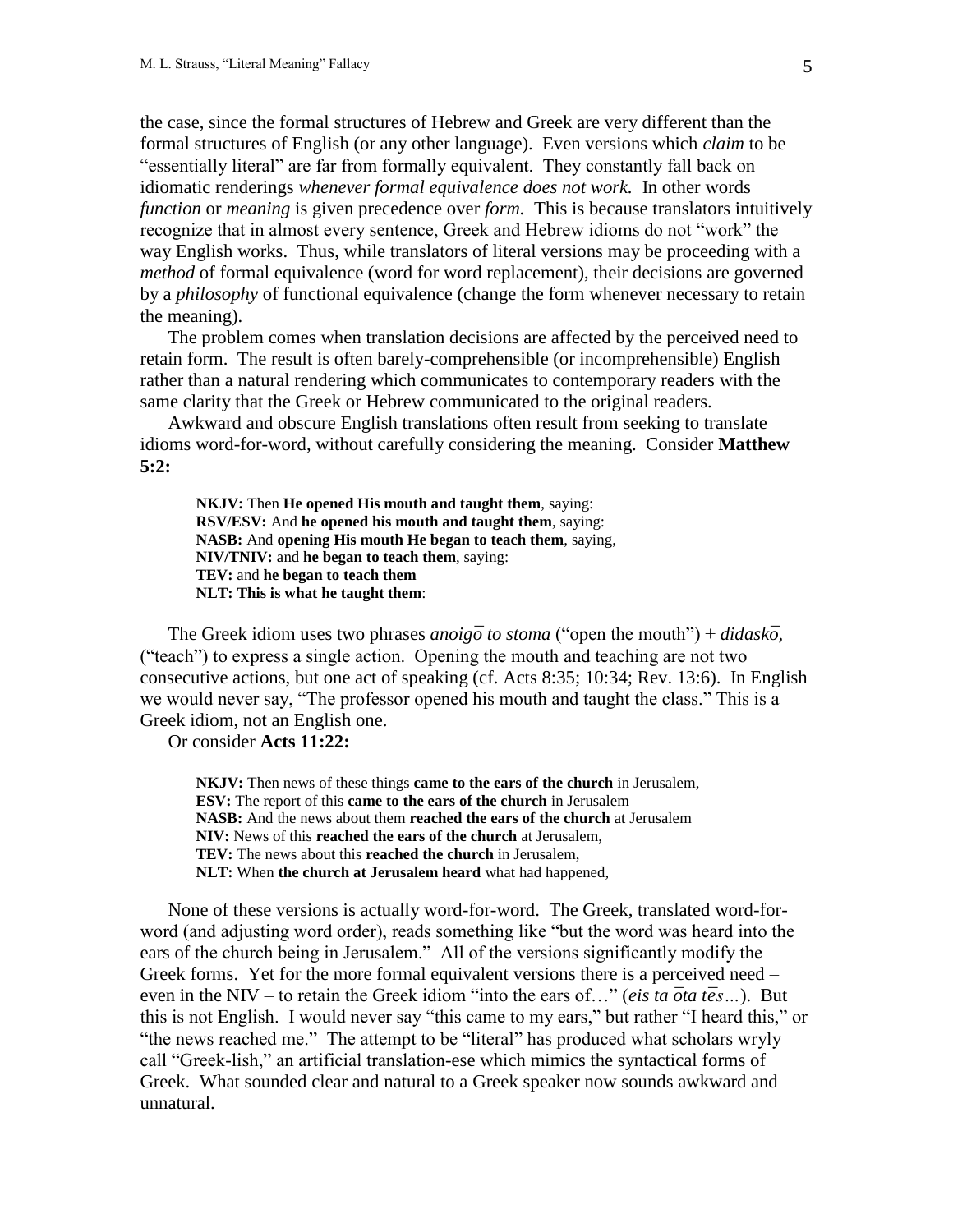The slogan "As literal as possible, as free as necessary" should be changed to a philosophy of translation which places the priority on meaning: "Translate the meaning; follow the form *when it promotes this goal."*

I should add that I am not arguing against the production or use of formal equivalent Bible versions. I use them and encourage my students to use them. These versions have an important role in Bible study, particularly for those with only a rudimentary knowledge of the original languages. They are helpful *tools* for (1) identifying the formal structure of the original text, (2) examining Hebrew or Greek idioms and formal patterns of language, (3) tracing recurrent words, (4) identifying ambiguities in the text, and (5) tracing formal verbal allusions (which might be obscured by idiomatic renderings).<sup>14</sup> In short, they provide a window on the original text for those with limited skills in studying it directly.

An examination of the translation process will help to illuminate why formal equivalence fails as a theory or philosophy of translation.

#### **Translation as Interpretation**

Words are arbitrary and conventional symbols used to signify meaning. A word does not get its meaning from its sound or form, but from the conventional meaning attributed to it by a particular socio-linguistic group.<sup>15</sup> The English word "gift" commonly means "something bestowed voluntarily and without compensation." But the same word in German (*das Gift*) means "poison" (a very different kind of "gift"!). There is nothing inherent in the *form* of the word which determines its meaning. Words are conventional symbols which point to conceptual meaning.

The words or symbols of one language differ from the words or symbols of another. This is why translation is necessary. Not only are the words different, but the manner in which these words interact and relate to one another – their syntactical relationships – is also different. Because there is no one-to-one correspondence between words (lexemes) or their relationships (syntax), translation always involves a two-step process. The translator must first interpret the meaning of the symbols, and the relationship between those symbols, in the source language and then determine the best way to reproduce that meaning in the receptor language. The goal of translation is not the reproduction of *words,* but the transfer of *meaning.*

In a recent book, Leland Ryken disputes this basic translation model. In a chapter entitled "Seven Fallacies About Translation," he rejects as fallacious that "We should translate meaning rather than words," and that "All translation is interpretation."<sup>16</sup> He claims that by focusing on meaning, dynamic equivalent versions are wrongly "translating what they *interpret* the meaning of the original to be *instead of* first of all preserving the language of the original."<sup>17</sup>

But how can you "preserve the language of the original" when the source language is different than the receptor language? Ryken seems to assume the literalist fallacy that the words and syntax of one language have exact counterparts in another, so that meaning

<sup>14</sup> These points are taken from my book, *Distorting Scripture? The Challenge of Bible Translation & Gender Accuracy* (Downers Grove, IL: InterVarsity, 1998), 83.

<sup>&</sup>lt;sup>15</sup> The exception is onomatopoeia, where a word (like "whoosh!") is intended to sound like its meaning.

<sup>16</sup> Ryken, *The Word of God in English,* 79-91.

<sup>17</sup> Ryken, *The Word of God in English,* 79, and *passim.*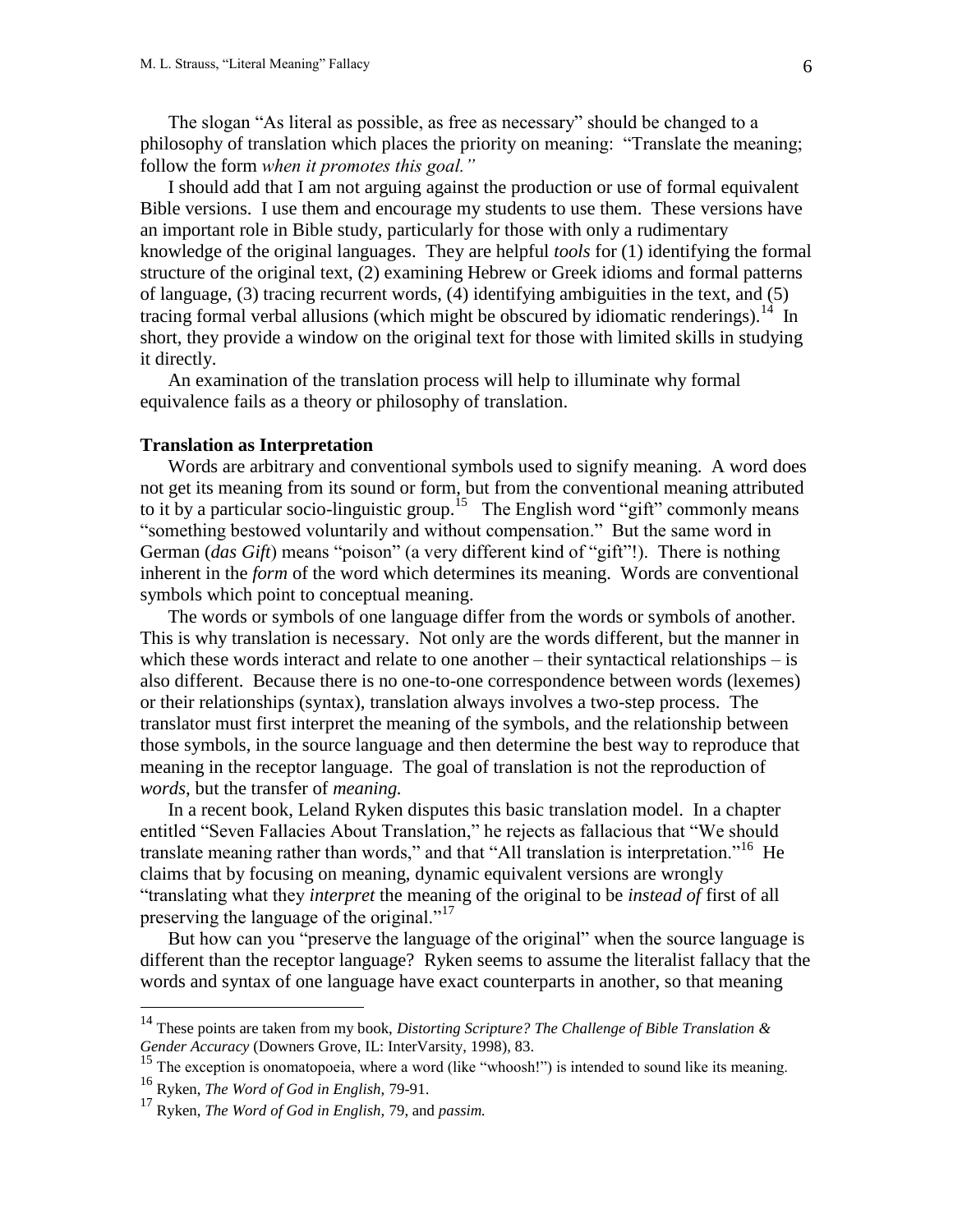transfer occurs automatically. He tries to avoid this obvious fallacy by distinguishing between "linguistic interpretation" and "thematic interpretation."<sup>18</sup> As we shall see, this is a legitimate distinction when "linguistic interpretation" is defined correctly. But what Ryken means by "linguistic interpretation" is limited to "decisions regarding what English words best express Hebrew or Greek words."<sup>19</sup> This is far too narrow a definition since languages differ not only in word meanings, but also in syntax, idioms, connotations, collocations, and a host of other ways. The translator practicing only Ryken's "linguistic interpretation" would have to render the Greek phrase *pater hēmon ho en tois ouranois* in Matthew 6:9 as "Father our the in the heavens," instead of "Our Father in heaven...." (ESV; TNIV) because the syntax of Greek and English function differently. The *message as a whole* must first be understood in the source language before the meaning can be transferred into the receptor language. All translation involves interpretation.

Although utilizing a more nuanced linguistic approach, Raymond Van Leeuwen expresses concerns similar to Ryken"s. He claims that functional equivalent versions often practice interpretation which should be left to the reader. He writes "It is hard to know what the Bible *means* when we are uncertain about what it *says*."<sup>20</sup> The claim is that formal equivalence tells us "directly" what the Bible says, while functional equivalence inappropriately interprets the meaning of text. This interpretation, in turn, may be wrong, or at best, may limit the reader to only one option. Such interpretation, he argues, should be left to commentaries.

There is certainly a case to be made for retaining intentional ambiguity when it is present in the original text. Furthermore, translations must be careful not to exclude viable interpretations. We will deal with these issues later. Yet the statement "what the Bible *says*" is problematic from the start. The Bible is written in Hebrew and Greek, so every English translation changes *every word* of what the Bible *says*. Direct translation without interpretation is impossible since every word, phrase and clause in Greek or Hebrew must first be understood before it can be translated accurately. Since it is *impossible* to have a translation which "says what the Bible says," we need versions which *mean* what the Hebrew and Greek *mean.* 21

#### **Translation as Communication**

 $\overline{a}$ 

Since words are symbols representing ideas or concepts*,* we must go a step further and define the translation process more comprehensively. By definition, the transfer of meaning is an act of communication. For a translation to be successful, meaning must be

<sup>18</sup> Ryken, *The Word of God in English,* 85-87.

<sup>19</sup> Ryken, *The Word of God in English,* 85.

<sup>&</sup>lt;sup>20</sup> Van Leeuwen, "We Really Do Need," 30. Again: "The problem with FE [functional equivalence] (i.e., most modern translations) is that they prevent the reader from inferring biblical *meaning* because they change what the Bible *said.*"

 $21$  Van Leeuwen is well aware of this. At one point he writes that "translation is a difficult and, in some ways, impossible task. Translations always compromise and interpret." He adds that, "A translator's first and most important job is to bridge the language gap. She seeks the best way of saying in English *what was said* first in Hebrew or Greek. But even this is not simple. No English word fully matches a Greek or Hebrew word." Yet a few paragraphs later he seems to contradict himself when he writes, "When our translations do not say what the Hebrew or Greek say, it is hard to know what the Bible means." Van Leeuwen, "We Really Do Need," 33.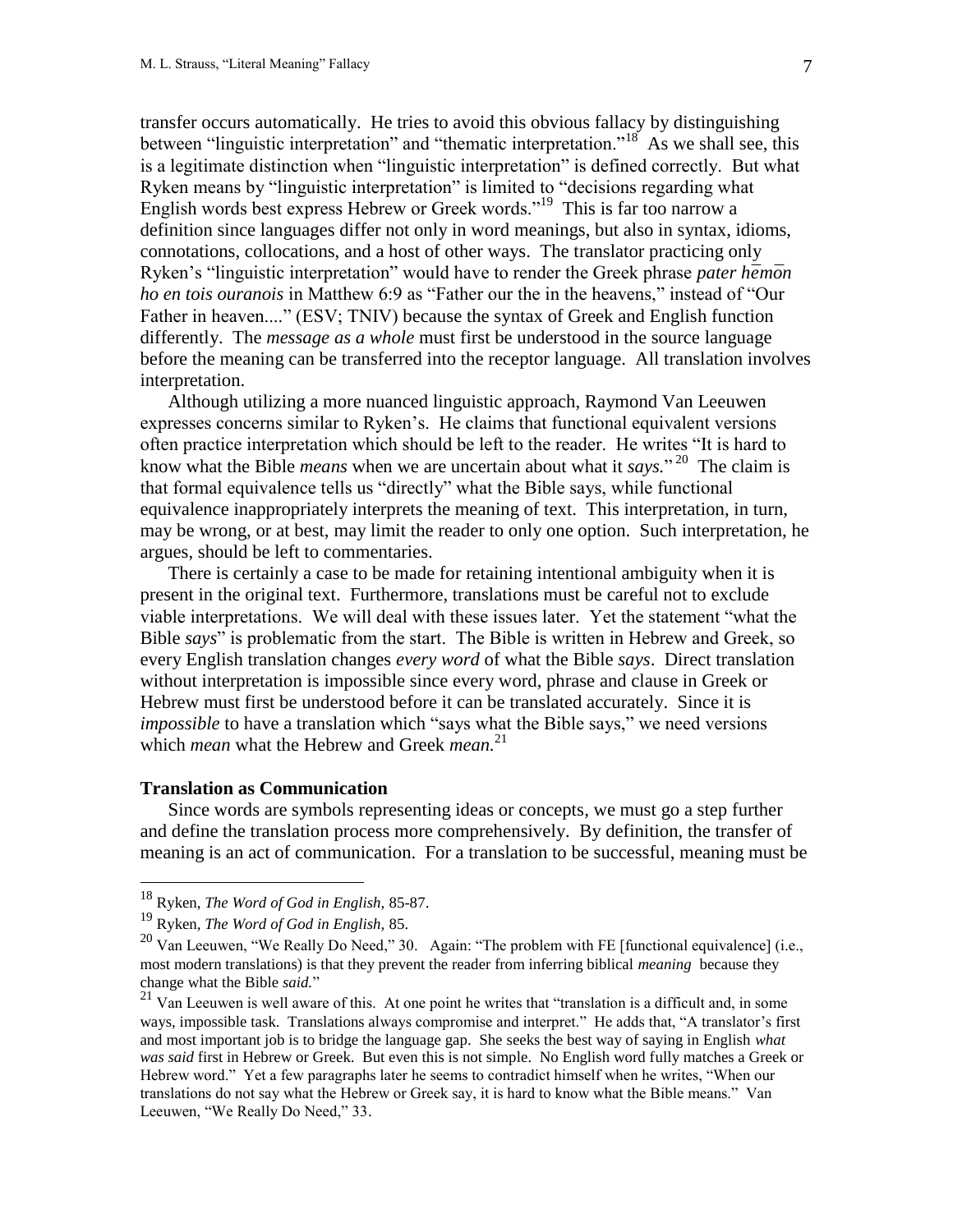$\overline{a}$ 

transferred from *one person to another*. Meaning ultimately resides not in words or sentences, but in persons. Evangelical hermeneutics has historically associated the meaning of a text with the author's intention. The meaning of Paul's letter to the Galatians is discerned by exegeting the text to determine what Paul meant. Those conversant with contemporary hermeneutical discussion will recognize that this is an oversimplification, and that meaning must be seen as a dynamic interplay between author, text and reader.<sup>22</sup> While such nuancing is necessary, evangelicals steadfastly assert (a) that *there is a meaning in the text,* and (b) that this meaning has as its locus *the intentional speech-act of the historical author.* For translation to be successful, the intention – not just the words – of the author must be successfully transferred from one person to another.

Functional equivalent translations are sometimes criticized for being thought-forthought rather than word-for-word. But all translation – indeed all communication through language – begins and ends with thoughts, intentions and inferences. For communication to be successful, the intention of the sender must be accurately inferred by the receiver. Since translation is communication across languages, it is not merely the transfer of symbols (words and sentences), but the transfer of meaning from person to person.

Of course the search for intentionality has been under serious and prolonged attack from advocates of the new hermeneutic, deconstruction, and reader-response approaches to biblical interpretation. For years the author has been presumed to be dead, or at least terminally ill. Yet recent communication theories have seen the resurrection of the author. Speech-act theory, <sup>23</sup> Relevance Theory, <sup>24</sup> and pragmatics<sup>25</sup> have all given renewed significance to speakers and authors, asserting the importance of intentionality in all communication, both oral and written.

<sup>22</sup> See especially Kevin Vanhoozer, *Is There a Meaning in This Text?* (Grand Rapids: Zondervan, 1998); Anthony Thiselton, *The Two Horizons: New Testament Hermeneutics and Philosophical Description* (Grand Rapids: Eerdmans, 1980); *idem, New Horizons in Hermeneutics: The Theory and Practice of Transforming Biblical Reading* (Grand Rapids: Zondervan, 1992).

<sup>23</sup> John R. Searle, *Speech Acts: An Essay in the Philosophy of Language* (Cambridge: Cambridge Univ. Press, 1969). For application to literary works see Mary Louise Pratt, *Towards a Speech Act Theory of Literary Discourse* (Bloomington: Indiana Univ. Press, 1977); Sandy Petrey, *Speech Acts and Literary Theory* (London: Routledge, 1990). With reference to biblical studies see Hugh C. White, "Introduction: Speech Act Theory and Literary Criticism," *Semeia* 41 (1988), 1-24 (this whole issue is devoted to speech act theory and biblical studies); Kevin Vanhoozer, "The Semantics of Biblical Literature: Truth and Scripture"s Diverse Literary Forms," in D. A. Carson and John D. Woodbridge, eds., *Hermeneutics, Authority, and Canon* (Grand Rapids: Zondervan, 1986), 49-104.

<sup>&</sup>lt;sup>24</sup> Dan Sperber and Deirdre Wilson, *Relevance: Communication and Cognition* (Oxford: Blackwell; 2<sup>nd</sup> ed., 1995). A good summary of relevance theory may be found in Deirdre Wilson and Dan Sperber, "Relevance Theory," in G. Ward and L. Horn (eds.) *Handbook of Pragmatics* (Oxford: Blackwell, forthcoming), available at [http://www.dan.sperber.com/relevance\\_theory.htm.](http://www.dan.sperber.com/relevance_theory.htm) For the application of relevance theory to Bible translation see Ernst-August Gutt, *Translation and Relevance: Cognition and Context* (St. Jerome,  $2<sup>nd</sup>$  ed. 2000).

<sup>25</sup> Stephen C. Levinson, *Pragmatics* (Cambridge: Cambridge Univ. Press, 1983); Jacob L. Mey, *Pragmatics. An Introduction* (Blackwell,  $2^{nd}$  ed., 2001).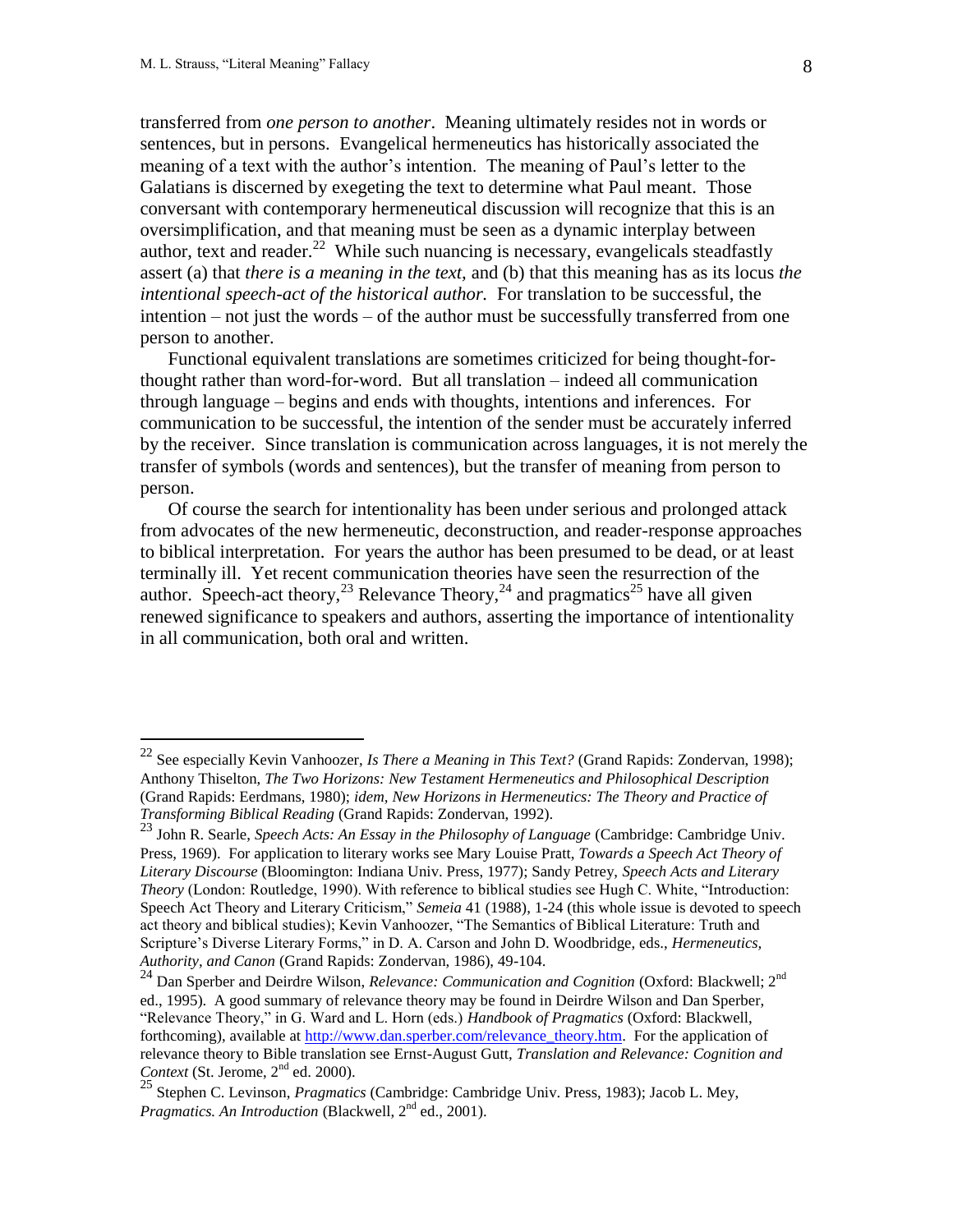Linguists draw an important distinction between *sentences* and *utterances*.<sup>26</sup> A sentence is a semantically complete unit of language.<sup>27</sup> "He hit the ball" is a sentence. An utterance is a sentence which appears in real life, spoken or written within a particular context. Suppose one of my children is playing baseball outside and I say to my wife, "He hit the ball." Later, watching a baseball game on television, I remark "He hit the ball." While these two are the same sentence, they are two different utterances (with different contexts and different referents). While sentences have potential meaning, utterances have actual meaning (or we might say actualized meaning).<sup>28</sup> Every sentence in the Bible is an utterance, since it appears in a context and has actual, not just potential, meaning. $^{29}$ 

The meaning of an utterance is determined not by its linguistic components alone (which are the same for both of the sentences above), but by the whole life setting in which it is uttered. Linguists refer to the former – the linguistic components – as *semantics,* the meaning of the words, phrases and clauses. The latter – the total life setting – involves not only semantics, but other factors as well, including the *pragmatics*  of the speech act and the *assumptions* of sender and receiver. Pragmatics refers to all the accompanying circumstances and contextual factors, including tone of voice, inflection, gesture, proxemics (the use of personal space), and cultural considerations.  $30$ Assumptions refer to all that the sender and receiver bring to the utterance, including knowledge of the language system, worldview, cultural perspective, etc. These three – semantics, pragmatics and assumptions – work together to produce meaning. For example, in American culture the gesture of winking may mean the speaker's words are to be taken facetiously, while in biblical culture it is usually an invitation to  $sin<sup>31</sup>$ Assumptions determine the meaning senders and receivers assign to both linguistic and pragmatic entities.

We can now clarify the steps of translation. The translator, whose goal is to transfer the meaning from the original author to the contemporary reader, has two daunting tasks. (1) The first is to determine the intention of the utterance or speech-act through a detailed examination of its co-text and context. The translator must seek, inasmuch as possible, to identify the assumptions shared by both author and original readers and thereby infer the intention of the author. This inference will never be exact because of the differences in time and culture, and because all communication has a measure of imprecision. But through a study of linguistic and cultural data, the translator can determine with a high degree of certainty the author's intention and the relevance which the readers would have

<sup>26</sup> See Peter Cotterell and Max Turner, *Linguistics & Biblical Interpretation* (Downers Grove, IL: InterVarsity, 1989), 22-23., 63-64.

 $27$  This is a simplified definition, and there is significant debate concerning what constitutes a sentence. The one constant seems to be the idea of completeness.

<sup>&</sup>lt;sup>28</sup> By "real" we mean existing in a particular context. An imaginary character in a novel may produce an utterance.

<sup>&</sup>lt;sup>29</sup> Proverbs in a collection like the biblical book of Proverbs are more complex, since they are relatively context-less and may be said to represent community wisdom rather than an author"s discourse speech act. Yet proverbs do have both intentionality and meaning, derived from the assumptions of the socio-linguistic community in which they were produced.

<sup>&</sup>lt;sup>30</sup> In written language, pragmatics are more limited than in oral communication, since no speaker is present. Yet some features, such as bowing down or tone of voice may be explicitly narrated.

<sup>31</sup> Cotterell and Turner, *Linguistics and Biblical Interpretation,* 14-15.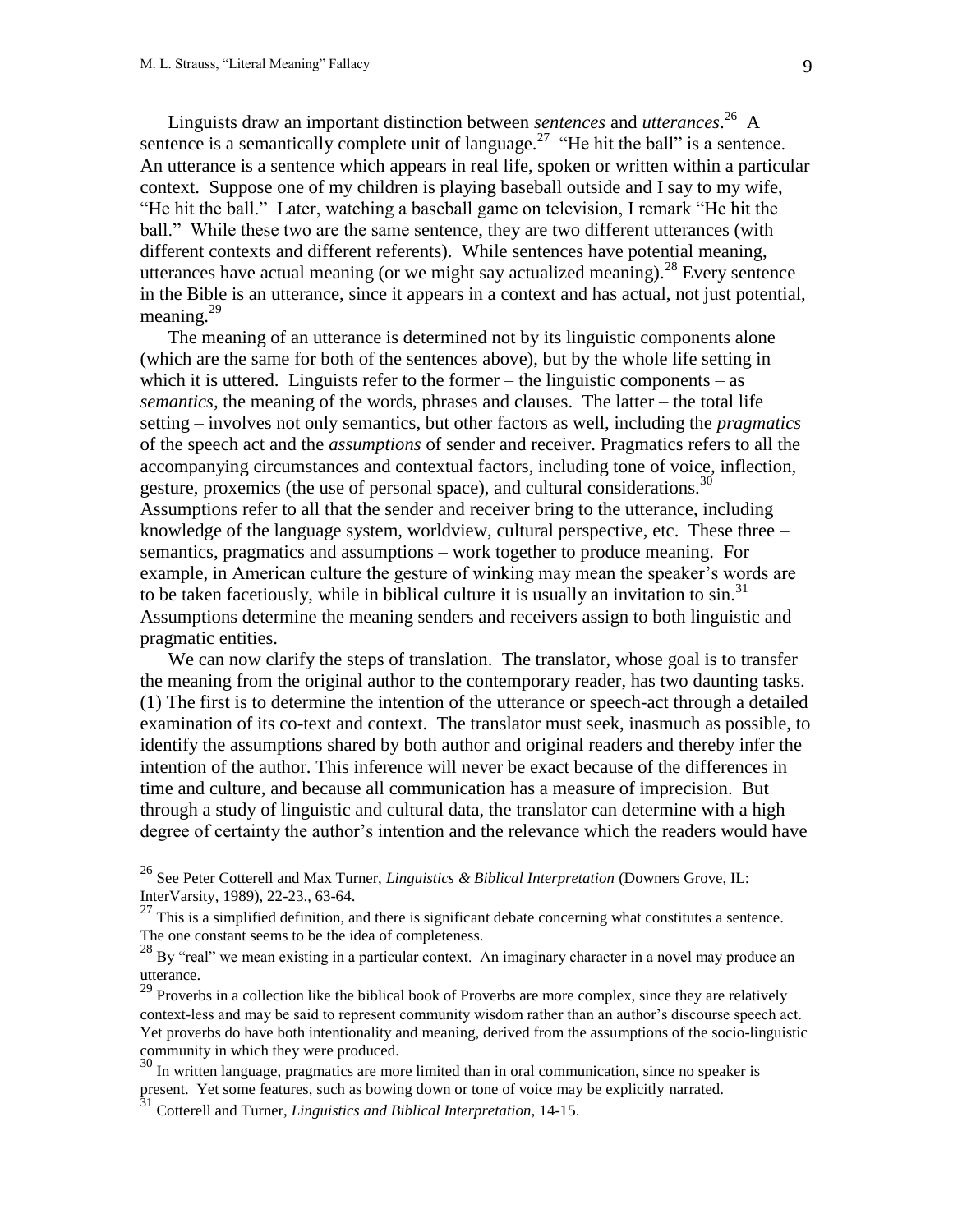$\overline{a}$ 

given to the utterance. (2) The second task is to determine how best to communicate this intention to the contemporary reader. This means identifying the body of assumptions which the contemporary reader is likely to bring to the text, and determining how thoroughly these assumptions overlap with the assumptions of the original author and readers. The goal must be to bring the assumptions of contemporary readers sufficiently in line with the assumptions of the original author so that they can infer the meaning which the author intended. Many of these assumptions will be similar, because of the commonality of human experience. Others will be different, because of differences in language, culture and worldview. Bringing divergent assumptions together can be done: (a) by educating readers concerning the assumptions of the author and original readers (language, culture, worldview), (b) by using language in the translation which intentionally bridges the gap between these assumptions, or (c) by some combination of these two.  $3^2$  Of course all translations practice "(b)" to a certain degree, since Greek and Hebrew words are replaced with English ones. But how many of the assumptions should be set out in the translation itself? An example of different solutions may be seen Matthew 23:5:

**TNIV:** "Everything they do is done for people to see: They make their **phylacteries** wide and the tassels on their garments long;

**NLT:** "Everything they do is for show. **On their arms they wear** extra wide **prayer boxes with Scripture verses inside**, and they wear extra long tassels on their robes.

The TNIV, together with most formal equivalent versions, uses "phylacteries," a transliteration of Greek *phylacteria* (cf. NIV; NASB; NKJV; RSV; ESV). The NLT provides an explanatory phrase. The former requires education for most readers. The latter provides an explanatory bridge to the assumptions of the original readers. While both are accurate representations of the meaning, the latter would be more suitable for readers without a knowledge of first century Jewish practice.

Different readers will bring different assumptions and language proficiency to the text. This provides rationale for different kinds of versions for different kinds of readers, something advocates of functional equivalence have often stressed. In a work published in 1969, Eugene Nida asserted that in languages with a long literary tradition and a wellestablished traditional text of the Bible (i.e., languages like English), it is usually necessary to have three types of Scriptures:

(1) a translation which will reflect the traditional usage and be used in the churches…(2) a translation in the present-day literary language, so as to communicate to the well-educated

 $32$  Some advocates of literal translation have adopted a superficial understanding of Relevance Theory to defend the claim that translators should only reproduce the formal structure of the original text and allow readers to *infer* the meaning from this. But this takes one component of Relevance Theory – that all comprehension is a result of inference based on assumptions – and turns it into a theory of *ir*relevance! For communication to be successful according to Relevance Theory, the receiver must be able to achieve maximal cognitive effects at *minimal processing cost.* This assumes a set of shared assumptions – cultural *and* linguistic – between sender and receiver. If the basic linguistic assumptions (the meaning of words and the nature of syntactical relationships) are not present, the reader cannot infer the sender"s intention and communication fails. Relevance Theory must not be an excuse to leave the contemporary reader with the formal structure of the Greek but without the linguistic tools to infer its meaning.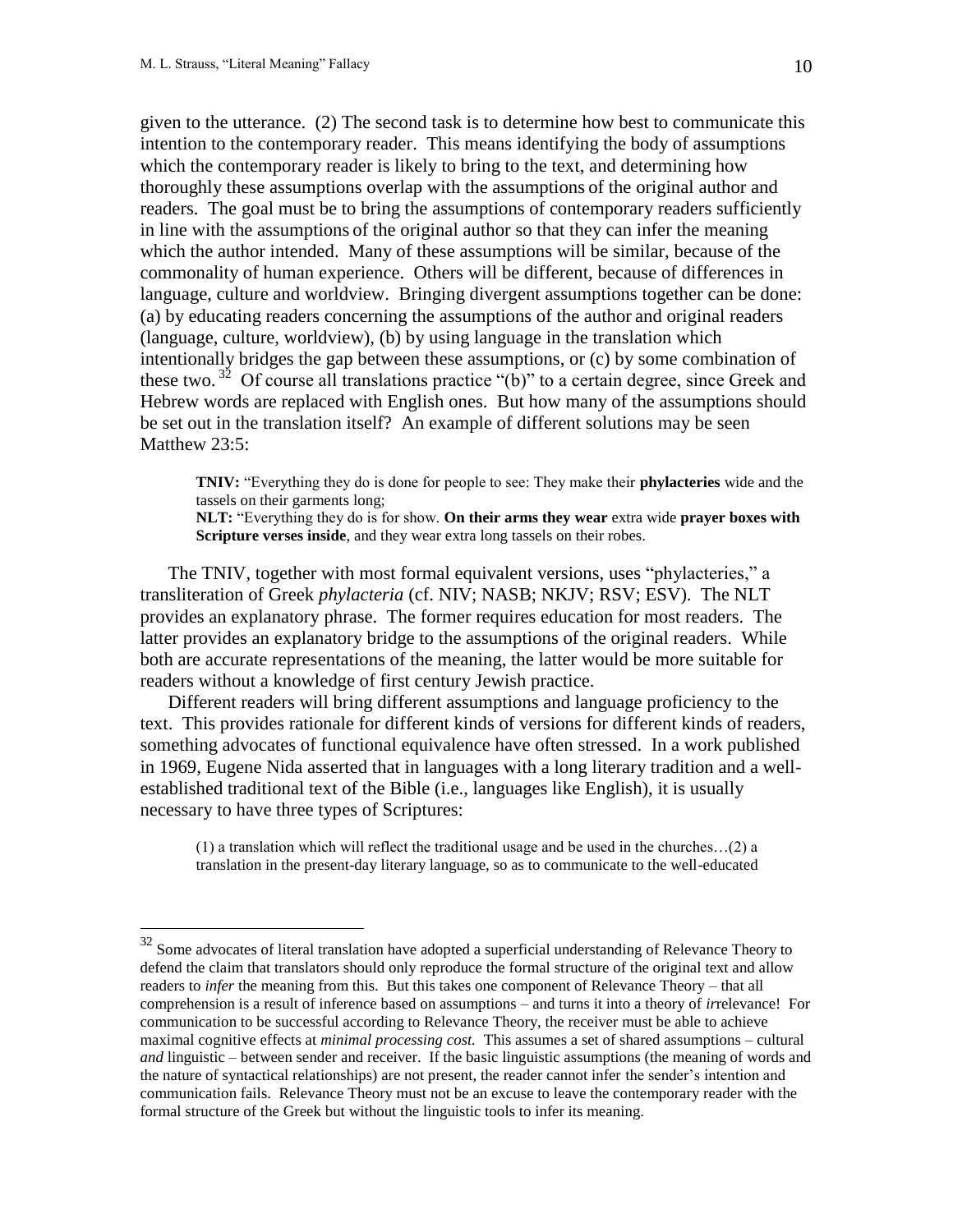constituency, and (3) a translation in the "common" or "popular" language, which is at the same time acceptable as a standard for published materials. $33$ 

Having summarized the nature of translation, we turn next to the theoretical foundation of formal equivalent translations.

## **The Goals and Problems of Formal Equivalence**

When used in Bible translation,  $34$  the term "literal" usually points to formal equivalence in two areas: (1) lexical concordance and (2) grammatical correspondence. Lexical concordance means seeking a one-to-one relationship between words in the source language and words in the receptor language. Grammatical correspondence means using the same grammatical forms when translating from one language to another. For example, if the Greek uses a prepositional phrase, the English should also use a prepositional phrase. If the Greek uses an infinitive, the English should use an infinitive. Both of these goals are linguistically problematic and tend to promote a false view of language, communication, and translation.

### *The Fallacy of Lexical Concordance*

 $\overline{a}$ 

Lexical concordance means consistently using the same English word for each Greek or Hebrew word. Of course all translators acknowledge that strict lexical concordance is impossible.<sup>35</sup> The same Hebrew lexeme *rûah* can mean "spirit," "breath," or "wind." Translating each occurrence as "wind" results in mistranslation. Genesis 1:2 does not mean "the *wind* of God was hovering over the waters," but rather "the *spirit* of God was hovering over the waters." In Genesis 8:1, God did not send "a *spirit* over the earth" but rather "a *wind*."

Basic principles of *lexical semantics –* the study of word meanings – make clear why lexical concordance is impossible.

(1) First, Greek and Hebrews words (called *lexemes*), like words in any language, seldom have a single, all-encompassing meaning, but rather a range of potential *senses.* This range of senses is called the lexeme"s *semantic range.* The context and co-text in which the lexeme is used determines which sense is intended by the author. All languages have a limited lexical stock, so that most words perform multiple functions. A speaker or writer chooses the lexeme which best communicates a particular sense in that context.

<sup>33</sup> Eugene A. Nida and Charles R. Taber, *The Theory and Practice of Translation* (Leiden: Brill, 1982), 31.

<sup>&</sup>lt;sup>34</sup> "Literal" means something very different (but equally ambiguous!) in hermeneutical discussion.

<sup>35</sup> An English "translation" which has attempted systematic lexical concordance is the *Concordant Literal New Testament,* produced by A. E. Knoch in 1926. Knoch argued that since every word of God was inspired, a translation should keep as close as possible to the original words of Scripture. He chose a single English word for every Greek word and consistently translated accordingly. The result is, at best, awkward and obscure, and at worst, complete gibberish. Romans 3:24-26 in the CLNT reads: "Being justified gratuitously in His grace, through the deliverance which is in Christ Jesus (Whom God purposed for a Propitiatory shelter, through faith in his blood, for a display of His righteousness because of the passing over of the penalties of sins which occurred before in the forbearance of God), toward the display of His righteousness in the current era…"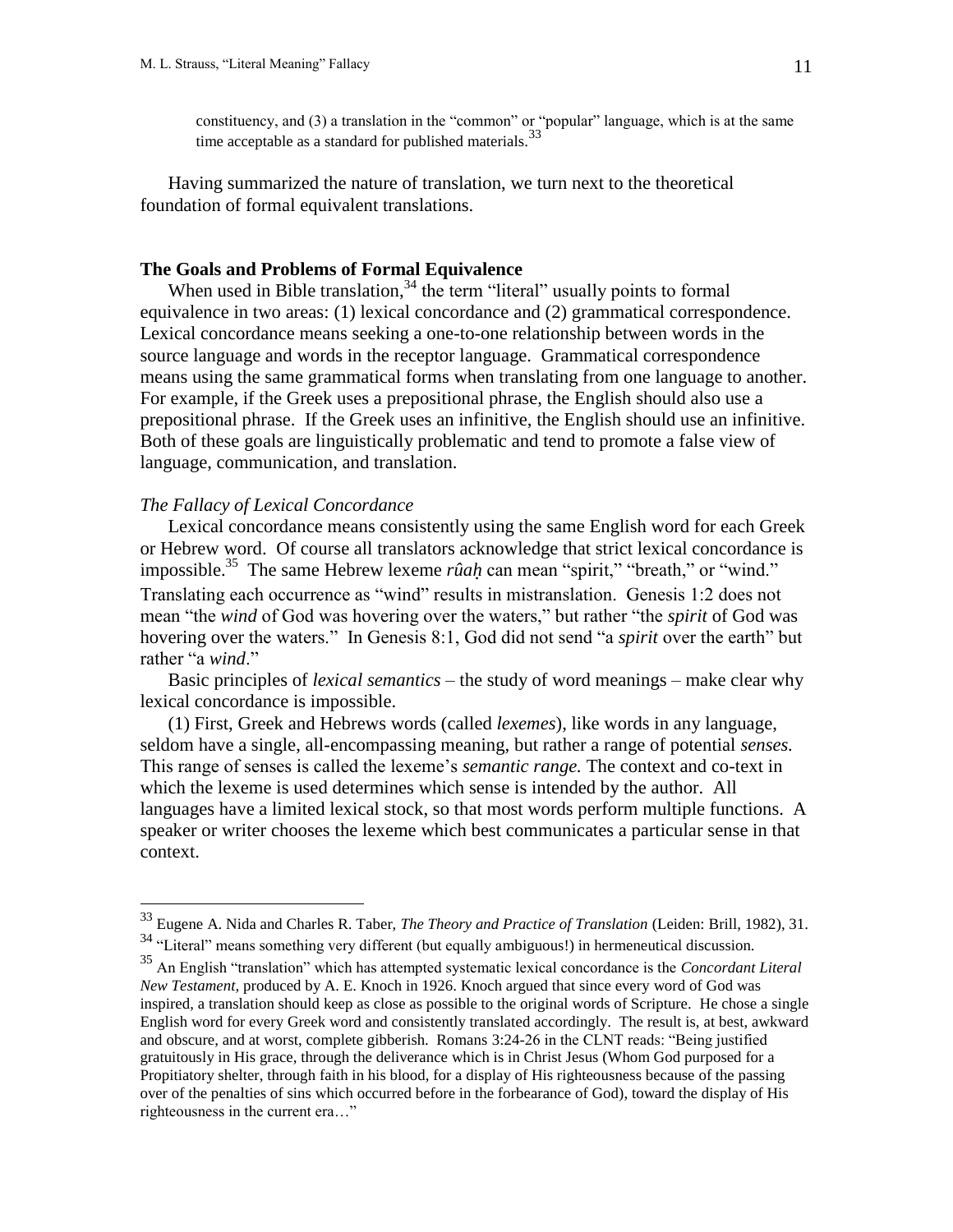The Greek lexeme *charis* has a semantic range which includes various senses, including "grace," "favor," "credit," "goodwill," "gift," "thanks," "kindness," etc. Consider the following utterances:

For it is by **grace** (*charis*) you have been saved, through faith… (Eph 2:8) … "Do not be afraid, Mary, you have found **favor** (*charis*) with God." (Luke 1:30) If you love those who love you, what **credit** (*charis*) is that to you? (Luke 6:32) He gave Joseph wisdom and enabled him to gain the **goodwill** (*charis*) of Pharaoh (Acts 7:10) Would he **thank** (*charis*) the servant because he did what he was told to do? (Luke 17:9)

None of these senses represent the "literal" meaning of *charis*. All are rather potential *senses* within the lexeme"s semantic range. Most words do not have a single literal (core, basic) meaning, but rather a semantic range – a range of potential senses which are actualized by the utterance in which they appear.

 $(2)$  Second, words normally have only one sense in any particular context.<sup>36</sup> In the examples above, it would be wrong to assume that Joseph gained "grace" (= undeserved favor) from Pharaoh (he worked for it!), or, conversely, that we are saved through the "credit" we gain. While there may be some interplay between senses in various contexts, these senses do not *necessarily* force their meanings on one other. James Barr speaks of "illegitimate totality transfer," the fallacy of assuming that the whole of a lexeme"s semantic range is somehow contained in any single occurrence. $37$ 

(3) Third, words may be synonymous, or nearly synonymous, in some contexts but not in others. There is seldom if ever exact synonymy between words, either within a language or across languages. In some contexts, the Greek lexemes *sarx* and *soma* mean essentially the same thing, the physical body. In Ephesians 5:29 NIV, Paul says that "no one ever hated his own body (*sarx*), but he feeds and cares for it…." In many other contexts, *sarx* carries the negative sense "sin nature" or "fallen humanity" which *soma* does not. Their semantic ranges overlap in some contexts but not in others. The same thing happens across languages. The sense of the English lexeme "grace" may overlap in some contexts but not in others with Greek *charis*.

(4) Fourth, all lexical choices are approximations of meaning. When I say "*charis* means "grace"," I am rendering a judgment about the closest English equivalent for *charis in this context.* "Grace" is merely an English *gloss* which the translator chooses to try to capture the sense of *charis. Charis* may carry nuances of meaning in this sentence which "grace" does not, and vice versa. Furthermore, there may be two or more English words which function as well in this context – say "grace" and "favor." Or one word may capture one nuance of *charis* slightly better, while the other captures another nuance. The selection of words in translation is an inexact science, and always entails some ambiguity.

Translators, then, must be in a constant mode of interpretation, seeking to identify English lexemes which reproduce the sense of Greek or Hebrew lexemes in each context. They may simplify their *method* by trying out the primary sense of a lexeme first. The primary sense is the most common one in a particular body of literature. But the primary

 $36$  The exception is puns and intentional plays on words.

<sup>37</sup> James Barr, *The Semantics of Biblical Language* (Oxford: Oxford University Press, 1961), 218. A Bible version which errs greatly in this regard is the Amplified Bible, often introducing many senses of each lexeme into each context.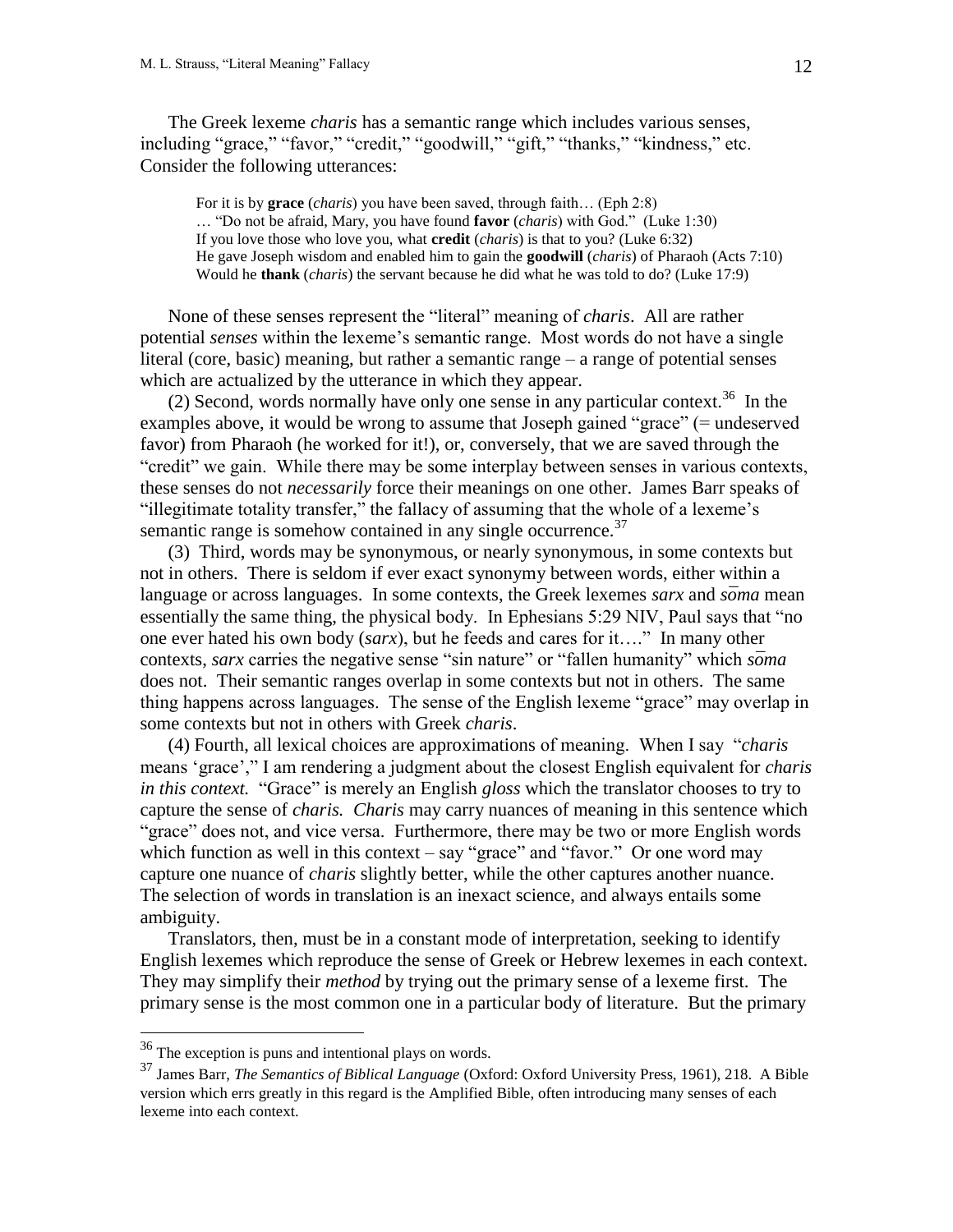sense cannot be called the "literal" sense. Simply replacing Greek words with their primary English equivalents without considering the contextual *meaning* violates the fundamentals of lexical semantics.

The differences in word meanings across languages are particularly evident when studying *collocational relationships*, meanings achieved through a word"s relationship with another word (called its collocate).<sup>38</sup> In English, for example, I can make pancakes, make trouble, make sergeant, make sense, make war, make a shirt, make friends, make a plane (= catch), make a deal, make a difference, make a vow, make love, make a law, make someone leave, make Paris in one day  $(= reach)$ . This illustrates the broad semantic range of the English lexeme "make." But it also shows that the sense of "make" is often determined by its collocational relationships with other words.

This is significant for our discussion since collocational relationships change across languages. For example, we teach beginning Greek students that the Greek verb for "make" is *poieō*. Yet *poieō* would not provide an adequate translation for most of the collocates mentioned above. In Greek you do not make trouble, make a difference, make a vow,<sup>39</sup> make love, or make a deal. The inverse is also true. There are many collocates with *poieō* which make little sense in English. Below is a sampling of contexts in which poie<sub>o</sub> appears with various collocates. I have translated it "literally" in the middle column and then given an English translation in the right. I have taken these from the NASB to show that even a (supposedly) formal equivalent translation recognizes that (1)  $poie\bar{o}$  does not *literally* mean "make", and (2) there is no one-to-one correspondence between source and receptor languages either at the level of words or of collocational relationships. This is a very small sampling of just one lexeme.

| <b>Verse</b>     | "Literal" rendering of <i>poie</i> <sub>0</sub> | <b>NASB</b> translation                 |
|------------------|-------------------------------------------------|-----------------------------------------|
| Matt. 3:8        | Make fruit                                      | Bring forth fruit                       |
| Matt. 6:1        | Make righteousness                              | Practice righteousness                  |
| Matt. 6:2        | Make alms                                       | Give alms                               |
| Matt. 7:22       | Make miracles                                   | Perform miracles                        |
| Matt. 7:24       | Make lawlessness                                | Commit lawlessness                      |
| Matt. 22:2       | Make a feast                                    | Give a feast                            |
| Matt. 26:18      | Make Passover                                   | Keep Passover                           |
| Mark 3:14        | Make Twelve                                     | Appoint Twelve                          |
| <b>Mark 15:1</b> | Make a council                                  | Hold a consultation                     |
| <b>Mark 4:32</b> | Make branches [a tree]                          | Form branches                           |
| <b>Mark 15:7</b> | Make murder                                     | Commit murder                           |
| Mark 15:15       | Make sufficient the crowd                       | Satisfy the crowd                       |
| Luke 1:68        | Make redemption                                 | Accomplish redemption                   |
| Luke 1:72        | Make mercy                                      | Show mercy                              |
| Luke 2:48        | Make us thusly                                  | Treat us this way                       |
| John 3:21        | Make truth                                      | Practice the truth                      |
| Acts 7:24        | Make vengeance                                  | Take vengeance                          |
| Rom. 9:28        | Make a word                                     | Execute His word                        |
| 2 Cor. 11:25     | Make sin                                        | Commit sin                              |
| Gal. 5:3         | Make the law                                    | Keep the law                            |
| Eph. 2:3         | <i>Make</i> the desires of the flesh            | <i>Indulge</i> the desires of the flesh |

<sup>38</sup> John Beekman and John Callow, *Translating the Word of God* (Grand Rapids: Zondervan, 1974), 75.

 $39$  In English you "make" an oath; in Greek you normally "swear" (*omnuo*) an oath.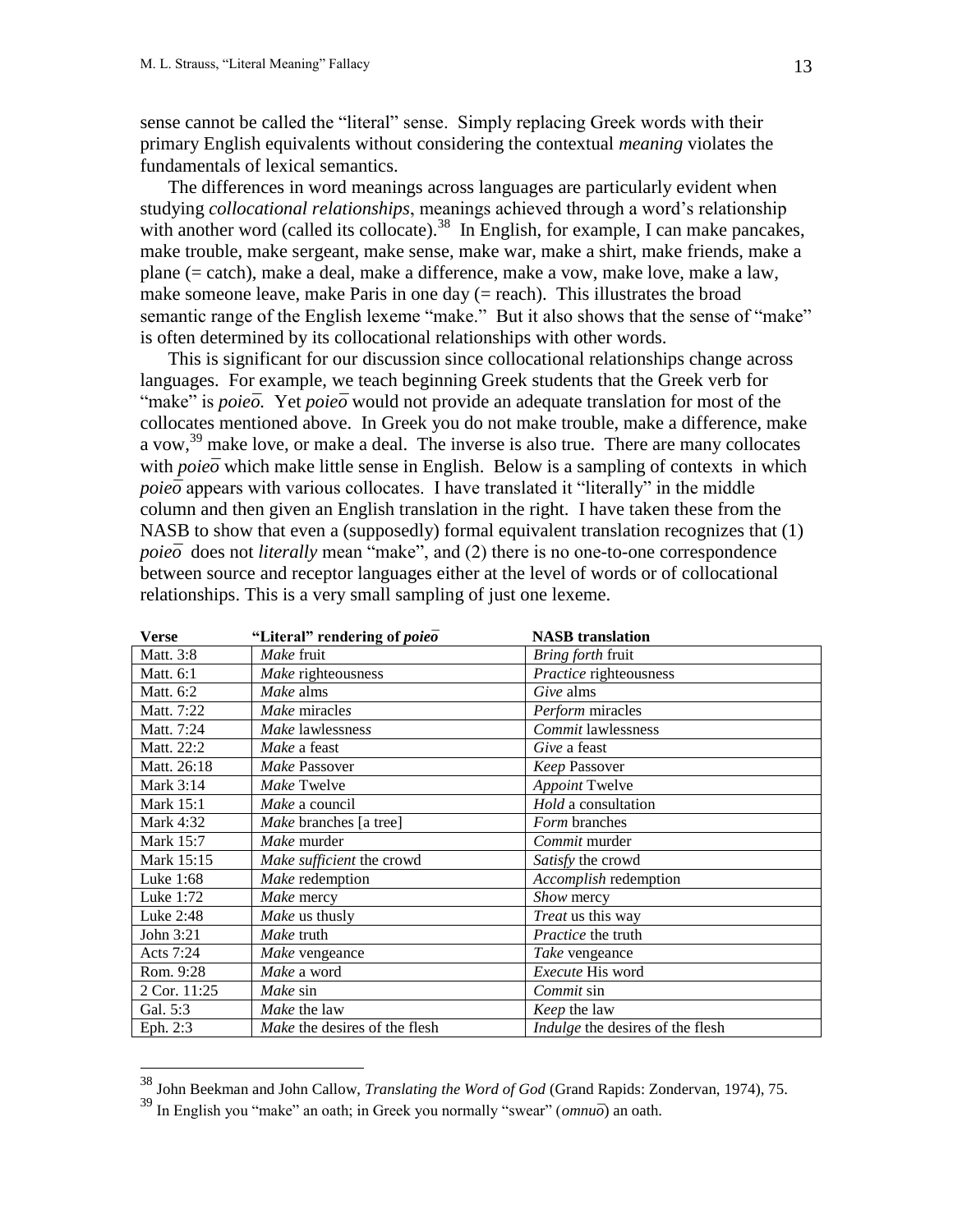So what does *poieo¯* "literally" mean? Make? Do? Bring forth? Practice? Give? Perform? Commit? Keep? Appoint? Hold? Form? Satisfy? Accomplish? Show? Treat? Take? Execute? Indulge? Even the NASB – one of the most literal English translations – recognizes that it can mean any of these things (and many more), depending on its context and collocations. But the real problem is not that *poie*<sup> $\bar{o}$ </sup> has so many different senses (though that is true), it is that English and Greek say the same thing in very different ways. We could, for example, take any one of the *English* translations above – say "keep" – and build another list of *its* collocates (keep time, keep quiet, keep out, keep horses, keep away, keep records, keep shop, keep arguing, etc.). You would then need a variety of Greek words, phrases and idioms to express the correct meaning of each of these collocations. This brings us back to the fundamental thesis of this paper: Meaning must always take precedence over form.

The literal translator recognizes that *poie*<sup>0</sup> often does not mean "make," but still argues that, inasmuch as possible, the same English word should be used for each word in Hebrew and Greek. But what is the justification for this? If the goal of translation is *meaning*, then the correct question is not, "Is 'make' an adequate translation?" but "What is the meaning of *poie*<sup> $\bar{o}$ </sup> in this context?" and "What English word, expression or idiom *best* captures this sense?" It is irrelevant whether the same English word is used in any particular case, or even whether a whole English phrase or idiom is introduced.<sup>40</sup>

Formal equivalent versions tend to seek one-to-one correspondence, and if the translation works – even awkwardly – then that translation is retained. There are two problems with this approach. First, since Greek words have a semantic range rather than a "literal" meaning, how do you decide which English lexeme to use for its one-to-one correspondent? To say that *poieo¯* literally means "make" is simply wrong – a lexical fallacy. Second, the attempt for one-to-one correspondence often blinds the translator to better ways of expressing the meaning of the original. Take for example Mark 1:17.

**NASB/ESV:** "Follow Me, and **I will make you become** fishers of men." **NIV:** "Come, follow me…and **I will make you** fishers of men." **NET:** "Follow me, and **I will turn you into** fishers of people."

The NASB and ESV attempt one-to-one correspondence by translating both the verb poiēso ("I will make") and the infinitive *genesthai* ("to become") literally.<sup>41</sup> But the collocation of  $poie\bar{o} + ginomai$  here means something like "make you," "turn you into," or even "teach you to be" (cf. NLT; TEV). While the NASB and ESV are adequate (= comprehensible) translations, they ignore the idiomatic nature of the Greek and so produce awkward English. Since the original Greek sounded natural to the original hearers, the NASB and ESV have introduced a foreign semantic element into the text. Another example with *poie*<sup> $\bar{o}$ </sup> is **1 Corinthians 6:15**:

**NASB:** Do you not know that your bodies are members of Christ? Shall I then take away the members of Christ and **make them members** of a harlot? **ESV:** Do you not know that your bodies are members of Christ? Shall I then take the members of Christ and **make them members** of a prostitute?

 $^{40}$  See discussion below for the issue of word-plays and verbal allusions.

<sup>41</sup> Since *ginesthai* is an infinitive, a more formal equivalent translation would be "make you *to become*."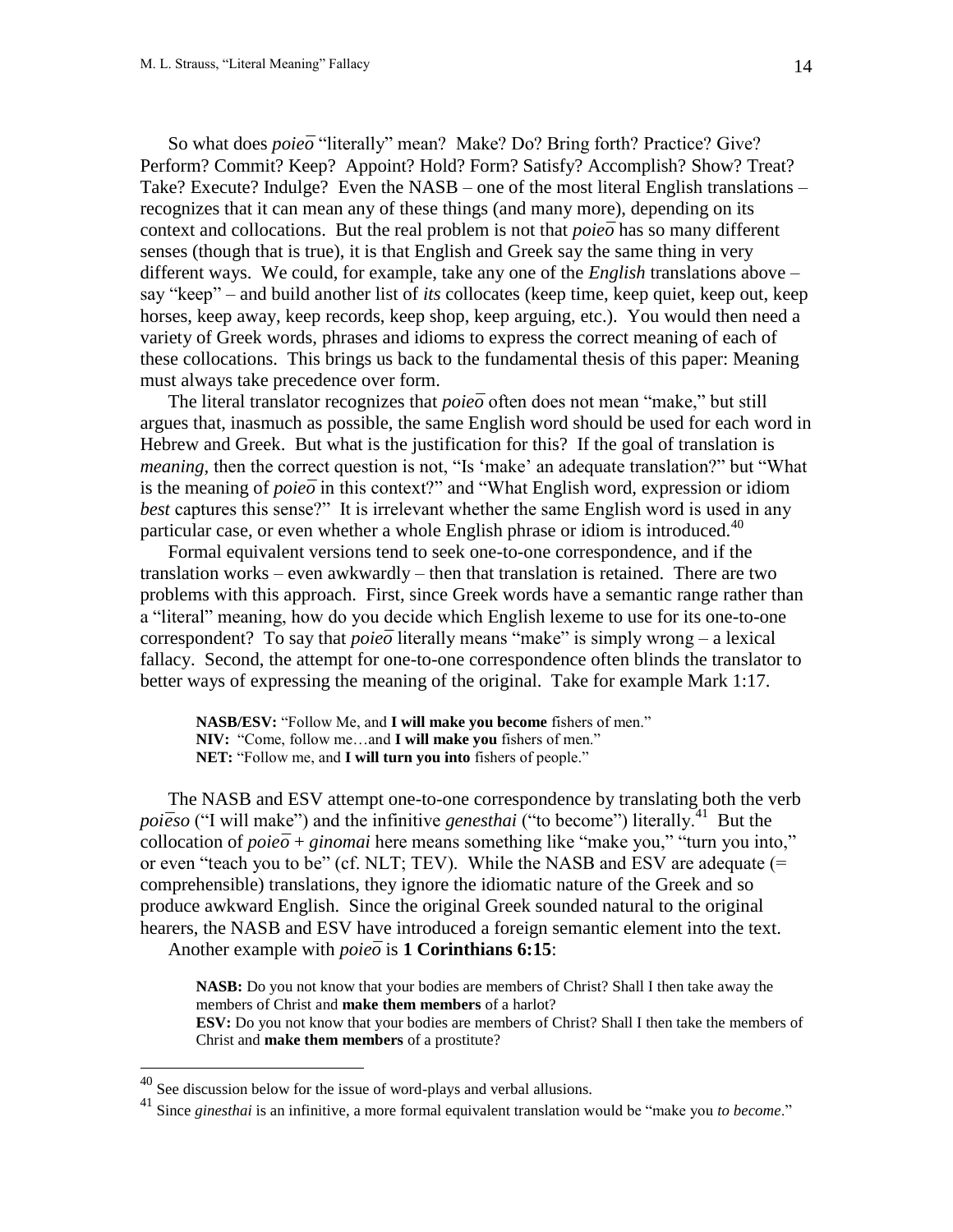**NIV/TNIV:** Do you not know that your bodies are members of Christ himself? Shall I then take the members of Christ and **unite them with** a prostitute? **NLT:** Don't you realize that your bodies are actually parts of Christ? Should a man take his body, which belongs to Christ, **and join it to** a prostitute?

The NASB, ESV and NIV translate the Greek plural *melē* as "members." The term *melos* carries the sense "a body part" and here refers metaphorically to individual Christians together making up the various *parts* of Christ's body, the Church.<sup>42</sup> In English we seldom use "member" of a body part, especially not in the phrase "members of...." The NASB also translates *porne* with "harlot" instead of "prostitute," introducing an archaic tone absent from the Greek. The NASB and ESV then seek to stay literal by translating  $poi\bar{e}so + mel\bar{e}$  as "make (them) members (of a harlot)." But the collocation means "join body parts with." The NLT is closest when it renders "Should a man take his body, which belongs to Christ, and join it to a prostitute?"

Now it is true that none of these translations reproduce *precisely* the meaning of the original. Nuances are certainly lost. But this is the nature of all translation. No translation ever reproduces perfectly the meaning of the original. But those come closest which accurately reflect the linguistic and cultural assumptions of *both* the original sender and the likely receptors.

While all English translations recognize that words can mean different things in different contexts, they often fall into the literal fallacy that there is one "literal" sense which should be retained for the sake of accuracy. The NASB translates Matthew 24:22 "And unless those days had been cut short, no **life** would have been saved…." A footnote alerts the reader that the word "life" is "Lit., *flesh.*" In one sense this is true, if "literal" is understood to mean "non-figurative." The primary non-figurative sense of *sarx* is "body tissue" (i.e., "flesh"). Other senses such as "human body," "life," "humanity," and "sinful nature" are metaphorical expansions. But this is not what the NASB translators mean by "literal." They would never have written, "Lit., *body tissue*"! They have instead fallen into the fallacy that "flesh" is somehow the core or basic meaning of *sarx*. But "life" or "human being" is just as much a part of the semantic range as "flesh," and is clearly the sense intended in Matthew 24:22.

In some recent English versions, the designation "Greek" is used instead of "literally." The NRSV, ESV, NLT and the New English Translation (NET Bible) have adopted this designation. The ESV reads in Romans 3:20, "For by the works of the law no human being will be justified in his sight…." A footnote alerts the reader that "human being" is "Greek *flesh*." While this may seem more sophisticated, in fact it compounds the error. First, readers are told they are about to hear a *Greek* word, but are then given an *English* one. To be accurate, the translation should read "Greek *sarx.*" <sup>43</sup> Second, the note suggests that "flesh" is somehow closer to the Greek than "human being." But again, "human being" is just as much a part of the semantic range of *sarx* as "flesh" and is clearly the sense intended here. What the translators are trying to communicate is that *sarx* has a complex semantic range with much interplay between senses – an issue we

<sup>42</sup> See Gordon Fee, *The First Epistle to the Corinthians* (NICNT; Grand Rapid: Eerdmans, 1987), 258; "The word 'members' is a term for the parts of the body, thus suggesting in a metaphorical way that the believer is an integral part of the "body" of Christ."

<sup>&</sup>lt;sup>43</sup> To its credit, the ESV sometimes does introduce a Greek term in the margin.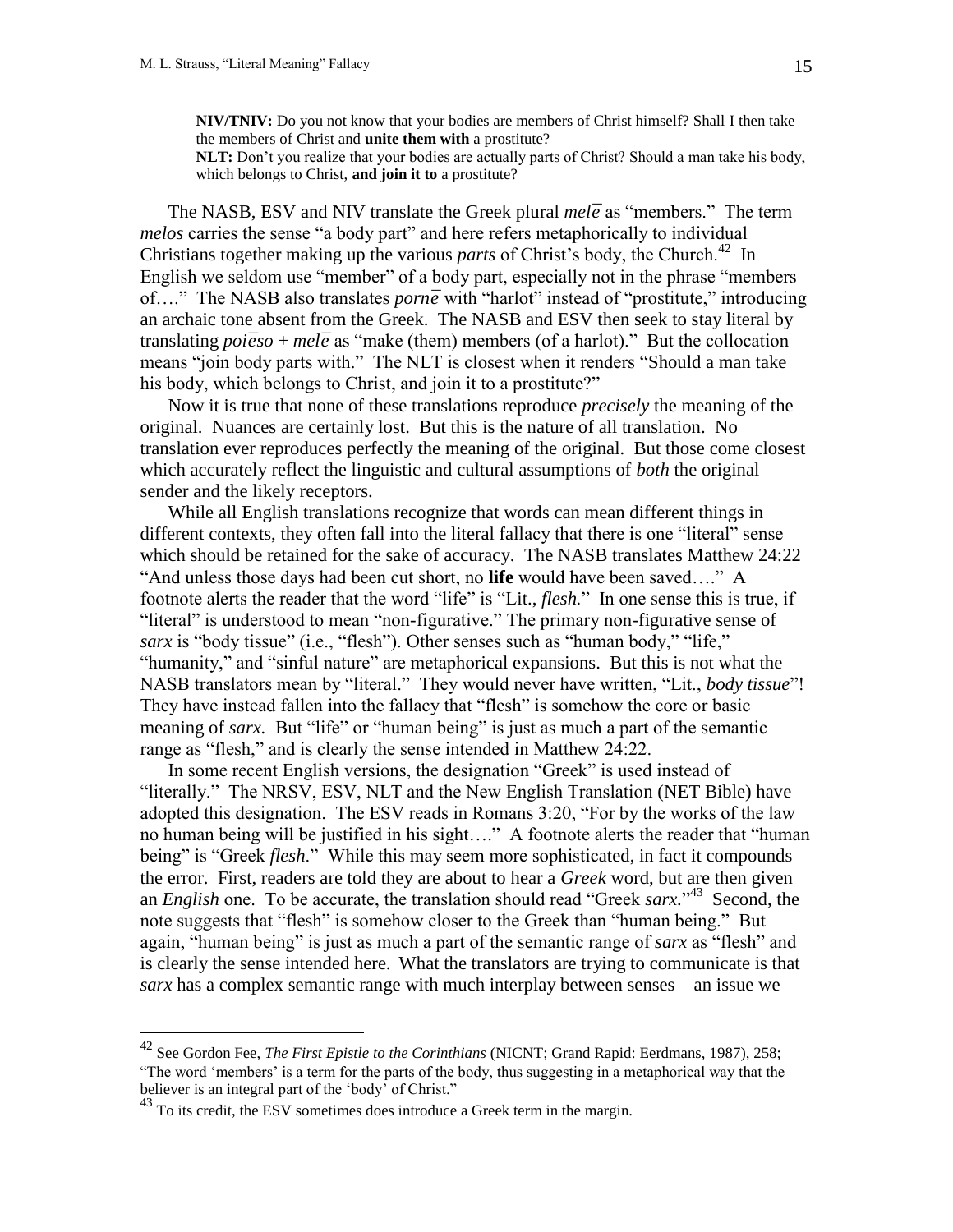will discuss later. The problem is, in making this point, they promote a false and misleading view of language and translation.<sup>44</sup>

Another example of this error is the ESV"s rendering of *doulos.* Acts 16:17 ESV reads "These men are servants of the Most High God." While translating *douloi* as "servants," a marginal note tells the reader "Greek *bondservants*." But the Greek word is not "bondservant," it is *doulos.* Of course the translators are trying to inform the reader – correctly – that *doulos* means a servant owned as a slave. But if *doulos* means "bondservant," why not translate it that way? If the translators cannot decide whether the English lexemes "servant," "bondservant" or "slave" most accurately represent the meaning of *doulos,* then the note should offer an alternate translation, "Or *bondservant*."<sup>45</sup>

A third example of this error is the NRSV"s translation of the Greek plural noun *adelphoi.* The NRSV seeks to be gender inclusive and so consistently translates *adelphoi*  as "brothers and sisters" throughout the Epistles. This is perfectly acceptable, since "brothers and sisters" is part of the semantic range of *adelphoi,* well attested both in secular Greek and in the New Testament.<sup>46</sup> This is clearly what Paul meant in these contexts. Yet whenever the NRSV translates "brothers and sisters," a footnote alerts the reader that the Greek is "*brothers.*" This is a lexical fallacy. First, the Greek word is not "brothers"; it is *adelphoi.* Second, *adelphoi* does not have a literal meaning, but a range of possible senses. And in these contexts that sense is "brothers and sisters."

All of this means that most claims – in both popular and scholarly literature – about the "literal" meaning of a word are wrong, based on a naïve understanding of lexical semantics. Sometimes "literal" is used in the sense of *primary* or most common meaning. More often, literal means "the first meaning taught to beginning Greek students," as in "the literal meaning of  $p<sub>s</sub>$ *ych* $\bar{e}$  is 'soul'," or "the literal meaning of the preposition *en* is 'in'." Unfortunately, this meaning is often cemented in the student's mind as the "real" meaning of the word. All others are derivative, somehow less precise and accurate. This is the fallacy of lexical concordance.

### *The Fallacy of Syntactical Correspondence*

 $\overline{a}$ 

In addition to seeking one-to-one concordance of words, formal equivalence also seeks grammatical correspondence between the source and receptor languages. As with lexical concordance, this is problematic because languages differ – often radically – in their grammar and syntax.

Translations which claim to be literal are in fact often quite dynamic. Take for example the ESV, a recent revision of the RSV, which claims in its Preface to be an

<sup>44</sup> The NET translators explain in their preface that the designations "*Heb," "Aram,"* or *"Grk"* "give a translation that approximates formal equivalence to the Hebrew, Aramaic, or Greek text." (Preface to the NET). While this solves the first problem, it does not solve the second, which is the misguided claim that "flesh" is somehow closer to the Greek than "human being." Is there a solution to this? I would suggest that the NET translators reproduce Greek transliterations in the margin and then include a glossary of explanations for these complex lexical units.

<sup>&</sup>lt;sup>45</sup> Sometimes the ESV follow this procedure, but inconsistently. In Romans 1:1 the footnote first offers an alternative, then reproduces the error: "Or *slave,* Greek *bondservant."*

<sup>46</sup> See Mark L. Strauss, *Distorting Scripture? The Challenge of Bible Translation and Gender Accuracy* (Downer"s Grove, IL: InterVarsity, 1998), 147-151.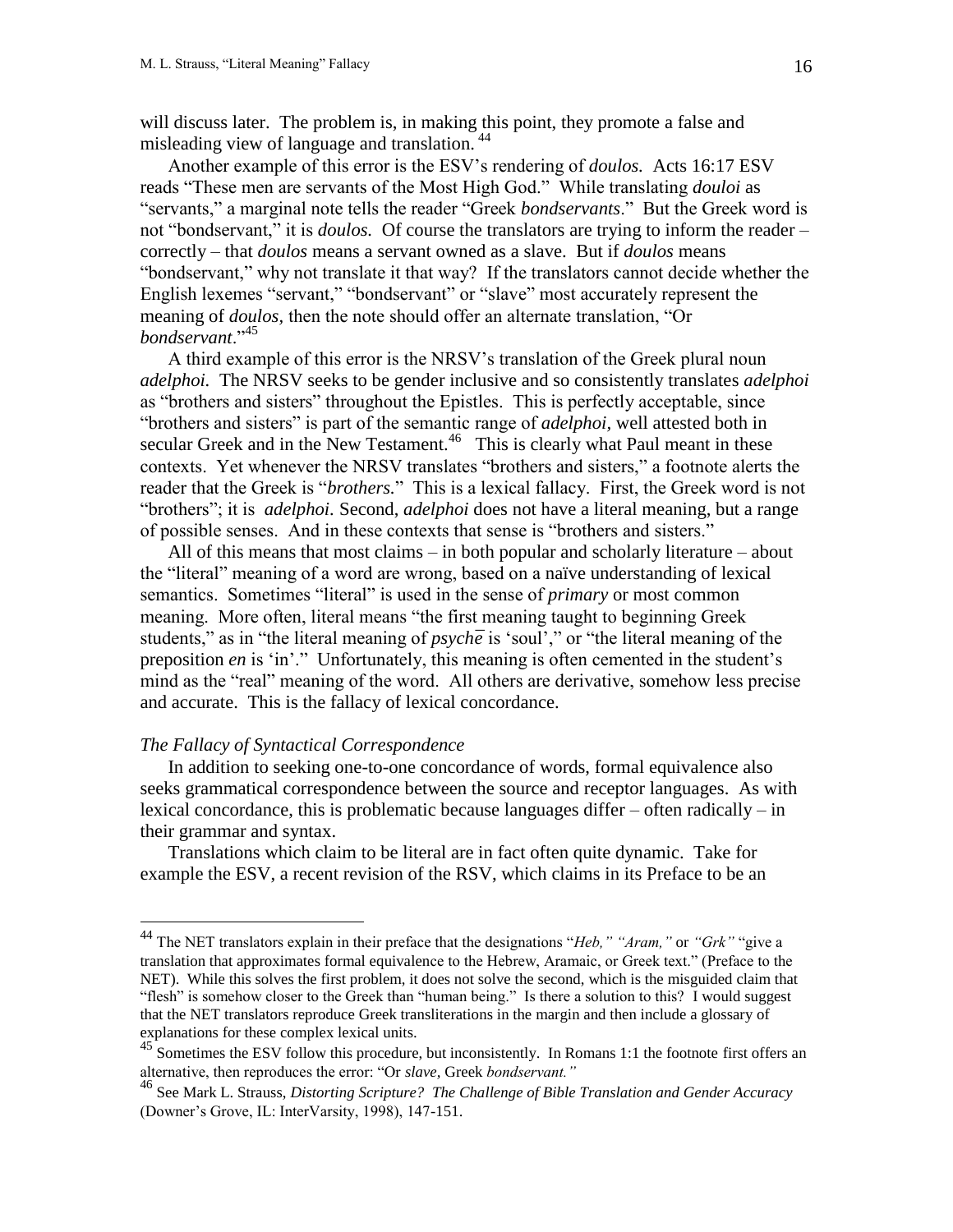"essentially literal translation." Compare the Greek original (transliterated) with the ESV in Hebrews 1:1:

| Greek (UBS 4 <sup>th</sup> ed.)           | ESV                                                                                        |
|-------------------------------------------|--------------------------------------------------------------------------------------------|
|                                           | <i>Polumeros kai polutropos palai ho theos</i>   Long ago, at many times and in many ways, |
| lalesas tois patrasin en tois prophetais. | God spoke to our father by the prophets.                                                   |

Lexically, of course, the ESV has changed *all of the words*, seeking English lexemes which approximate the meaning of the Greek. Grammatically, the ESV has radically altered the verse, rearranging the word order and changing five of the seven main grammatical forms. Two adverbs (*polumeros kai polutropos*) were changed into prepositional phrases ("at many times and in many ways"), another adverb (*palai*) was changed into an English idiom ("long ago"), a noun (*tois patrasin*) into a prepositional phrase ("to our fathers"), and a participle *(lalēsas)* into a finite verb ("spoke"). The only grammatical forms which remain unchanged are the noun "God" (*ho theos*) and the prepositional phrase "by the prophets" (*en tois prophētais*). Even these, however, were interpreted and altered. The noun in Greek has an article ("*the* God") which the ESV has dropped. The prepositional phrase *en tois prophētais* required interpretation, since the Greek could mean "in the prophets," "by the prophets," "among the prophets," "with the prophets," etc. The ESV has also changed the structure of the whole, turning what in Greek is a subordinate participial phrase into a independent clause (note the period).

None of this is meant to be critical of the ESV. All of it was necessary. The point is that every word and phrase was first interpreted and then modified and restructured to express the same meaning in English. An "essentially literal" translation – either lexically or syntactically – is a myth. It is ultimately irrelevant whether an adverb is replaced by a prepositional phrase or a participle replaced by a verb. The question that matters is, "Is the meaning reproduced?" As a method, translators may *choose* to follow the grammatical forms inasmuch as possible. This often works. But *in every case,* formal syntactical correspondence must be subordinated to *functional correspondence.*

In light of the significant differences between form and meaning, the ESV sounds oddly contradictory when it claims that "As an essentially literal translation… the ESV seeks to carry over every possible nuance of meaning in the original words of Scripture into our own language." $47$  We might cynically ask which they are trying to do, produce an "essentially literal translation" or "carry over every possible nuance of meaning." Thousands of examples could be marshaled to show that these two goals – which the ESV treats as one and the same – are in almost constant tension.

Some Bible versions seem to consider it a virtue to provide as little syntactical interpretation as possible, leaving readers to wrestle with the differences between Greek and English grammar. But who is better able to deal with the idiosyncrasies of Greek grammar, translators with years of experience reading and interpreting Koine Greek, or an English reader who has never even seen a Greek sentence?

There is a common cliché that functional equivalent versions are for beginning Bible students while more advanced students will move up to the formal equivalent versions. I would like to turn this on its head and say that more advanced students – those in their

<sup>&</sup>lt;sup>47</sup> Preface to the ESV, viii.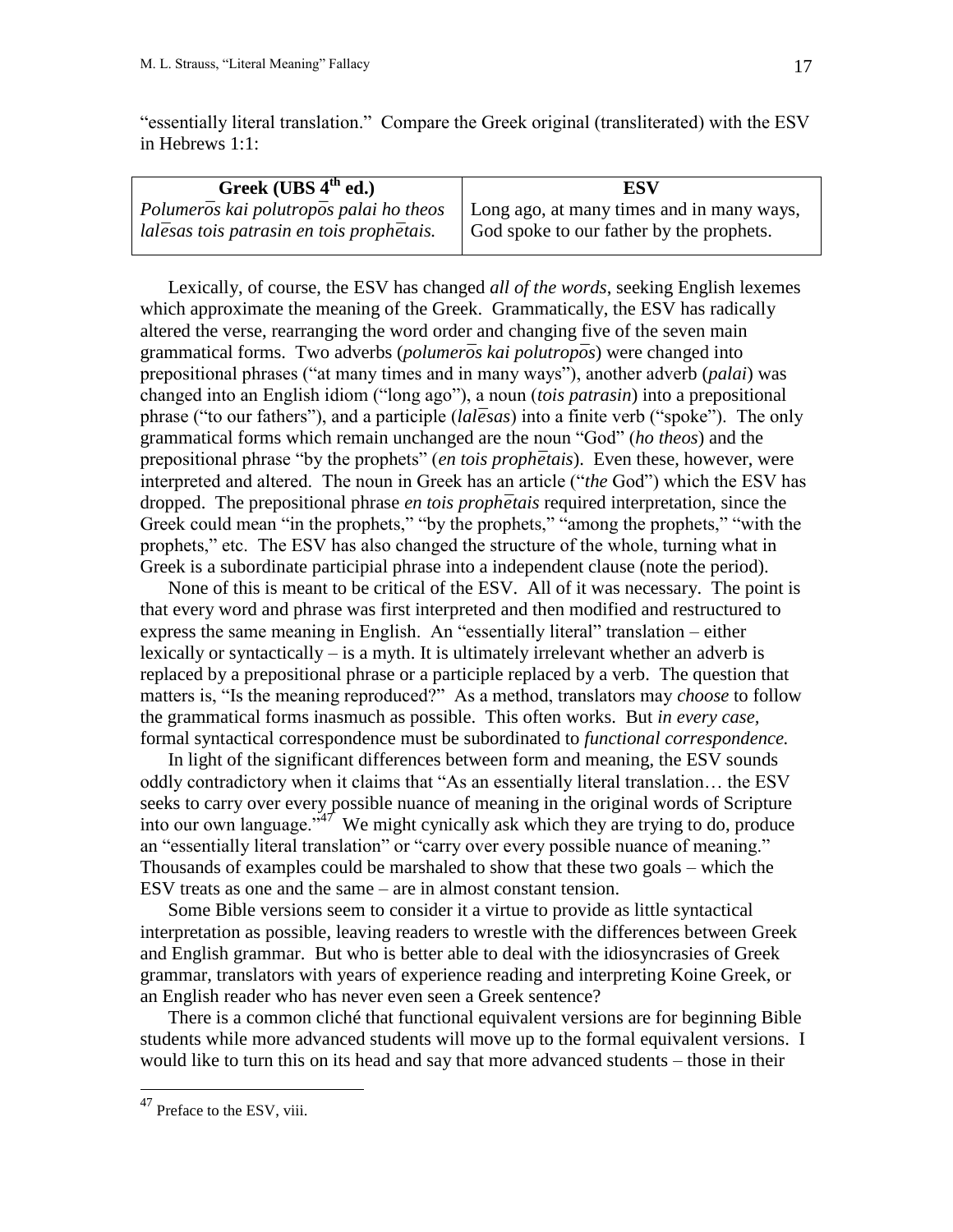second year of Greek or beyond – will find functional equivalent versions far more useful. Formal equivalent versions are indeed helpful for those with a rudimentary knowledge of Greek, since they reveal the structure of the text in a transparent manner. More advanced students do not need these, since they can see the structure by looking down at the Greek text! Advanced language students benefit from functional equivalent versions because these operate at the level of intermediate Greek, showing the syntactical conclusions reached by translator-scholars.

Let me illustrate this from my own teaching experience. Each year I teach both beginning and intermediate Greek. I jokingly tell my beginning students that I will repeatedly lie to them about the meaning of words and syntactical relationships. For example, I teach them that Greek *sarx* means "flesh" and that the genitive should be translated with a NOUN + " $of$ " + NOUN construction, as in "the Word of God." Neither of these statements is accurate, since *sarx* has a semantic range far broader than the English lexeme "flesh," and since the genitive has a host of functions, many of which should not be translated  $NOUN + "of" + NOUN$ . But things must be simplified for beginning students. These students love literal versions like the NASB which translate using the simplified expressions they are being taught. Literal versions contain the "answers" to their first year Greek exercises. I encourage my students to translate literally at this early stage so that I know that they are recognizing Greek forms like genitives and infinitives.

When we move to intermediate Greek, however, our focus becomes syntax – the functional relationships between words. I teach my students that infinitives can express a variety of adverbial (purpose, result, time, cause, means, etc.) or substantival functions (subject, direct object, indirect discourse, etc.). $^{48}$  In many cases, to translate infinitives literally as "to" + VERB is to mistranslate them. At this point in their study, literal versions are of much less value. Students can see the formal structure of the Greek simply by looking at the Greek. What they *need* are translations which wrestle with *the meaning –* the syntactical relationships between words. I often keep *The Contemporary Parallel New Testament*<sup>49</sup> in front of me during our translation sessions. It contains three formally equivalent versions (KJV, NASB, NKJV) and five functionally equivalent versions (NCV, CEV, NIV, NLT, The Message). When we come to a difficult syntactical construction, we wrestle with its meaning and then look at the various functionally equivalent versions to see how teams of translator-scholars have interpreted the Greek syntax. While formally equivalent versions are a helpful "cheat sheet" or crib notes for beginning Greek students, functionally equivalent versions finish the task of translation by interpreting Greek phrases and clauses for English readers. Do they ever get that meaning wrong? Of course. This is the danger of all translation. But formal equivalent translations do not necessarily get it right. And when they *do* get it right, it is *not* because they have stayed "literal," but because they have accurately represented the meaning of the Greek.

#### **Some Cautions and Clarifications related to Functional Equivalence**

<sup>48</sup> These categories are taken from Daniel B. Wallace, *Greek Grammar Beyond the Basics. An Exegetical Syntax of the New Testament* (Grand Rapids: Zondervan, 1996)*,* 590-609.

<sup>49</sup> *The Contemporary Parallel New Testament* (gen. ed. John Kohlenberger III; New York: Oxford, 1997)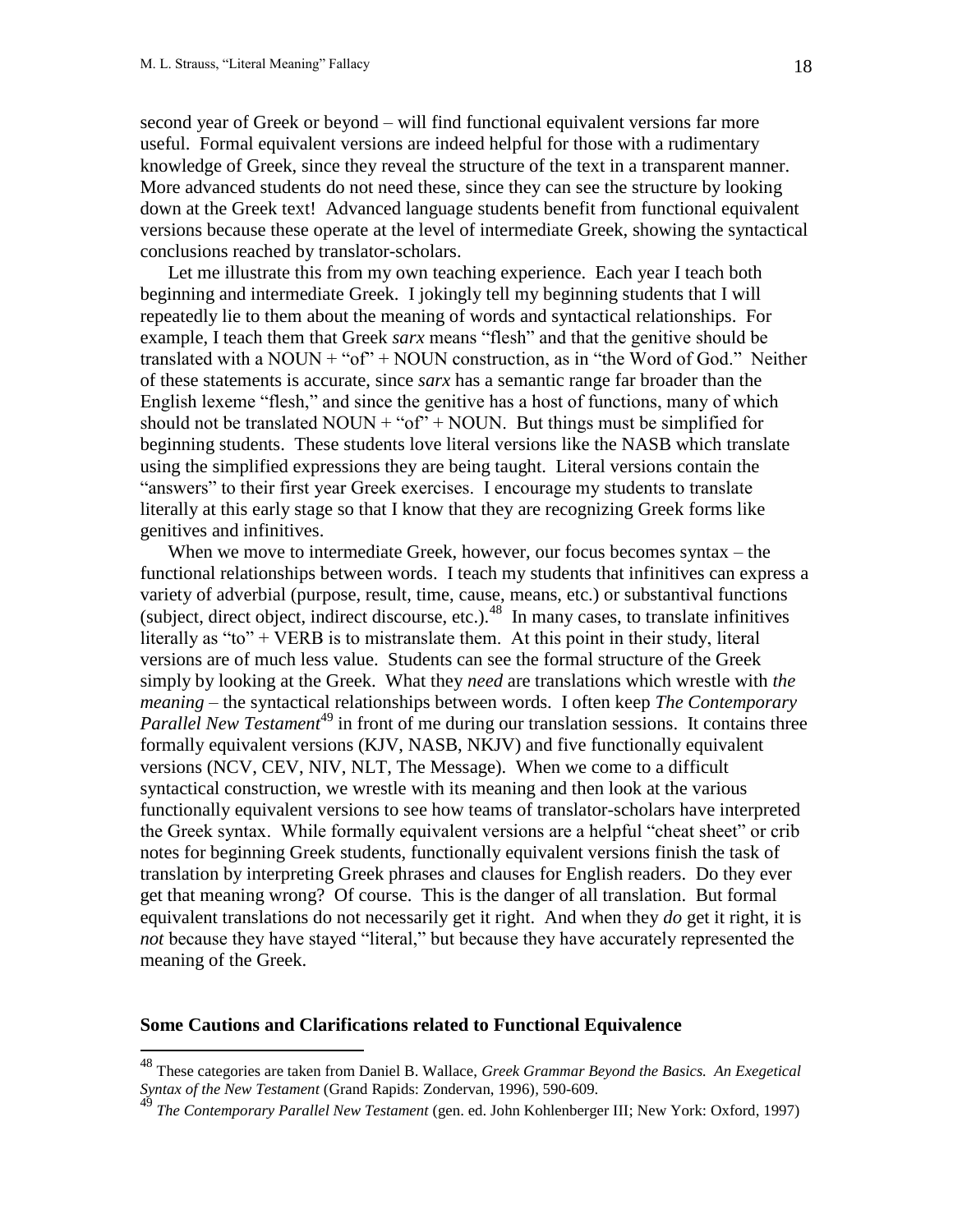Though formal equivalence may "work" in individual cases, it fails as a consistent *philosophy* of translation. So what about functional equivalence? Critics have raised a number of important questions and concerns related to its goals and practice. We turn now to address some of these.

#### *"Equivalent Response" or "Equivalent Meaning"?*

A key issue which has generated much controversy is the stated goal of dynamic equivalence to produce an "equivalent response" in receptor language readers. Nida and Tabor write:

Dynamic equivalence is therefore to be defined in terms of the degree to which the receptors of the message in the receptor language respond to it in substantially the same manner as the receptors in the source language.  $50$ 

Here we have a question of definition, since "equivalent response" can be understood in various ways. Does equivalent response mean similar feelings or emotions in the receptors? Or does it mean full comprehension of the content of the utterance? Of course there is not always a clear line between these two, and Nida and Tabor point out that language has both an informative and expressive function:

Dynamic equivalence in translation is far more than mere correct communication of information. In fact, one of the most essential, and yet often neglected elements is the expressive factor, for people must also feel as well as understand what is said.<sup>51</sup>

They go on to illustrate by noting that poetry should read like poetry rather than dull prose, and the letters of Paul should read like real letters, not theological dissertations. This is certainly true, but the goal of producing a translation which expresses the same "feel" as the original must be careful not to distort the historical and cultural peculiarity of the original text.

I would assert that the primary goal of a translation is to transport the reader into the world of the text rather than to transform the text to fit the expectations of the reader. I prefer "equivalent meaning" to "equivalent response," since the latter can be misunderstood to mean creating in the modern reader a *culturally parallel response* rather than an *equivalent response*. In its most extreme form, this can erode into something like the *Cotton Patch Version* of the Gospels, where the rage first century Jews felt toward Roman crucifixion is actualized for modern readers by portraying Jesus' death as a southern lynching.<sup>52</sup> Though no functional equivalent translation goes this far, translators must guard against distorting the world of the text in order to produce a "parallel cultural response" in readers.

D. A. Carson expresses similar cautions, affirming the goal of equivalent response but with the important caveat that this relates to "*linguistic priorities alone*." He writes:

Clearly, a translation is poor if by preserving formal equivalence in word order or syntactical construction or the like it obscures the meaning of the original text, or transmutes it into something

<sup>50</sup> Nida and Tabor, *Theory and Practice*, 24.

<sup>51</sup> Nida and Tabor, *Theory and Practice,* 25.

<sup>52</sup> Clarence Jordan, *The Cotton Patch Version of Matthew and John* (New York: Association Press, 1970).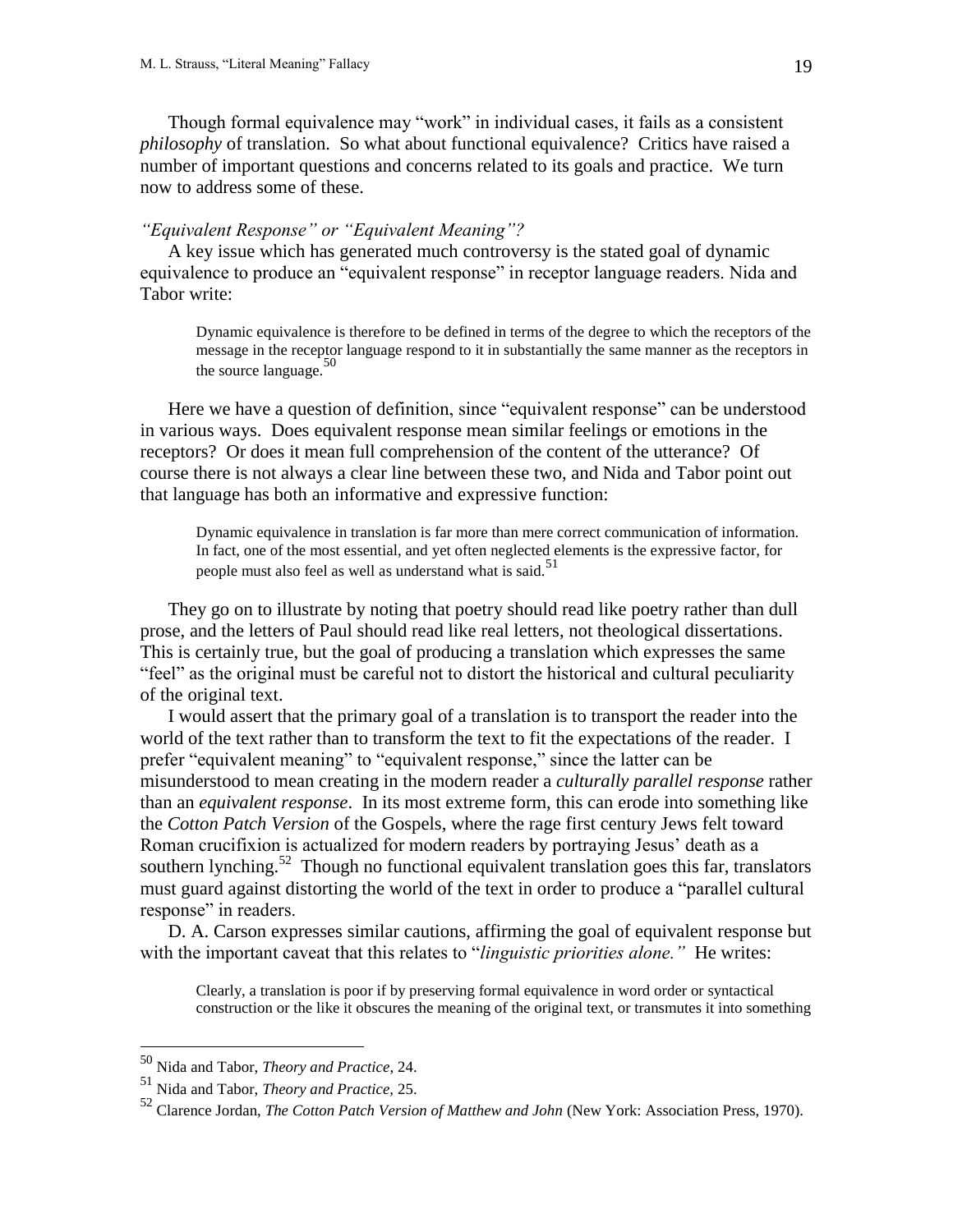quite different, or remains completely opaque to those whose tongue is the receptor language. Moreover, selecting appropriate linguistic priorities requires a sensitive knowledge of the receptor culture, since there may be cultural associations between linguistic constructions and cultural values such that an entirely false impression is conveyed by a more direct translation…

…Nevertheless, the emphasis on equivalence of reception is open to abuse….the passion to communicate well may begin to overlook *what* is being communicated, for we have already seen that there are several goals the translator must bear in mind, including both accuracy and comprehensibility. To focus all one"s attention on the former (understood in the fashion of the most "direct" translation theories) at the expense of the latter is no virtue; to focus all one"s attention on the latter at the expense of the former is betrayal.<sup>53</sup>

In short, the translator must not betray the meaning of the text in its socio-historical context in the pursuit of contemporary relevance or emotional effect. I must add that more careful advocates of functional equivalence have addressed this issue well. de Waard and Nida carefully distinguish between exegesis, which is the task of the translator, and hermeneutics (understood in the sense of contextualization or "application") which is the domain of the preacher and teacher:

The translator's task may be described as being essentially exegetical, in that a translation should faithfully reflect who said what to whom under what circumstances and for what purpose and should be in a form of the receptor language which does not distort the content or misrepresent the rhetorical impact or appeal….The responsibility of the preacher or teacher is to take this message and to apply it hermeneutically to the different cultural contexts in which people now live.<sup>54</sup>

### *Retaining Verbal Allusions and Parallels*

A significant issue with regard to functional equivalent versions relates to verbal and conceptual allusions which are carried, at least in part, by the form of the text. Many of these are impossible to translate. For example, in an acrostic psalm like Psalm 119 each verse of a stanza begins with the same letter of the Hebrew alphabet, with the psalm proceeding through the alphabet in twenty-two stanzas. This cannot be reproduced exactly in English, which has a very different alphabet of twenty-six letters.<sup>55</sup> Another example is the formal verbal play in Isaiah 5:7, where the prophet says that God looked for "justice, but saw bloodshed; for righteousness, but heard cries of distress" (NIV). In Hebrew this is a play on words, since the words for justice and bloodshed sound alike, as do the words for righteousness and distress. A translator is hard-pressed to find English

<sup>53</sup> Carson, "The Limits of Functional Equivalence," 94.

<sup>54</sup> de Waard and Nida, *From One Language to Another,* 40. Cf. p. 14: "The translators… want the receptorlanguage audience to appreciate fully the relevance and significance of such a culturally and historically "displaced message". If the translator is to do his work well, he must become an intellectual bridge which permits receptors to pass over the chasms of language and culture to comprehend, in so far as possible, the full implications of the original communication." Nida here uses language of cognition: "to comprehend….the full implications of the original communication."

<sup>55</sup> While the *Hebrew* acrostic cannot be reproduced, its pattern can be mimicked in English. Brenda Boerger has translated Psalm 119 into an English acrostic ("Extending Translation Principles for Petry and Biblical Acrostics," *Notes on Translation* vol. 11 no. 2 [1997]: 35-56). I am grateful to Peter Kirk for alerting me to this article.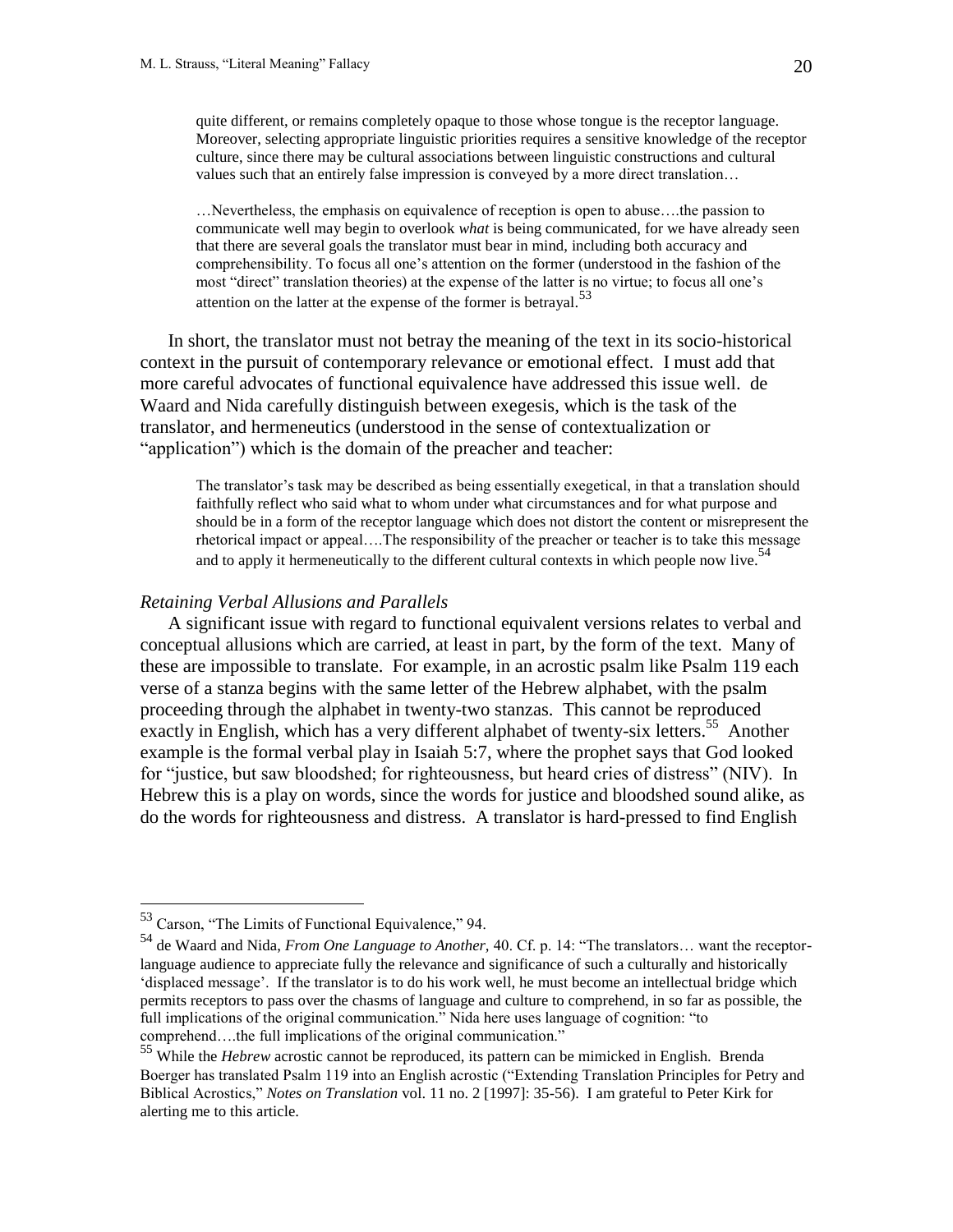words which reproduce these wordplays, since they are based on the coincidental similarity of Hebrew words.<sup>56</sup>

In other cases, a more formal equivalent version may help to retain a verbal allusion. John 2:24-25 in the NIV reads "But Jesus would not entrust himself to them, for he knew all men. He did not need man"s testimony about man, for he knew what was in a man." The next verse reads, "Now there was a man of the Pharisees named Nicodemus" (3:1). There may be a play on words here, with the reference to "a man" in 3:1 alluding back to the men/man of 2:24-25, and the author implying that Jesus knew Nicodemus' heart.

Translators are faced with a double quandary here. First, the words man/men in 2:25 clearly mean "people" and are more accurately rendered by the TNIV: "But Jesus did not entrust himself to them, for he knew all people. He did not need human testimony about them, for he knew what was in them." Second, the NIV phrase, "a man of the Pharisees" is very poor English. English speakers would never say "he was a man of the Baptists" or "a man of the Democrats," but simply "a Baptist" or "a Democrat." This is a Greek idiom, not an English one. The TNIV corrects the NIV by translating "Now there was a Pharisee, a man named Nicodemus…." But with its more accurate inclusive rendering, the TNIV risks losing the (possible) play on words with men/man in 2:24-25. (The TNIV phrase, "a man named…" may be an attempt to retain it.) Unfortunately, the translator cannot keep everything. All translation involves losses as well as gains, and translators must seek to identity the most important nuances and retain these.<sup>57</sup>

An area of particular caution is in the translation of parallel texts, such as those between Kings and Chronicles, among the Synoptic Gospels, and when quoting the Old Testament in the New. This last is particularly difficult, since the New Testament writers themselves are not always consistent, sometimes reproducing the Septuagint, sometimes translating the Hebrew, and sometimes interpreting rather freely (or some combination of these!). The important point to remember is that, if formal features carry *significant semantic content,* the translators should seek to retain this content – but only if it does not compromise other more important nuances of meaning.

#### *Retaining the Ambiguity of the Original Text*

 $\overline{a}$ 

One of the main criticisms leveled against functional equivalent versions is that they make exegetical decisions which should be left to the reader. Van Leeuwen points to Romans 1:17, where the NIV translates the genitive construction *dikaosune theou* as "righteousness *from* God" instead of "righteousness *of* God" (NASB; RSV; ESV). He criticizes the NIV rendering since it has "made an interpretive choice which prevents the reader from seeing that Paul may be saying something other than their translation says he

<sup>&</sup>lt;sup>56</sup> A translator could introduce an analogous translation in the receptor language, such as using the English alphabet to reproduce a Hebrew acrostic, but this still involves a change in form to retain some aspect of the meaning of the original.

<sup>&</sup>lt;sup>57</sup> The frustration this engenders in the translator has been felt since antiquity. Rabbi Judah is reported to have said pessimistically, "If one translates a verse literally, he is a liar; if he add thereto, he is a blasphemer and a libeler" (*b. Kiddushin* 49a; from *The Babylonian Talmud,* Seder Nashim 8: Kiddushin, ed. I. Epstein [London: Socinon, 1936], 246).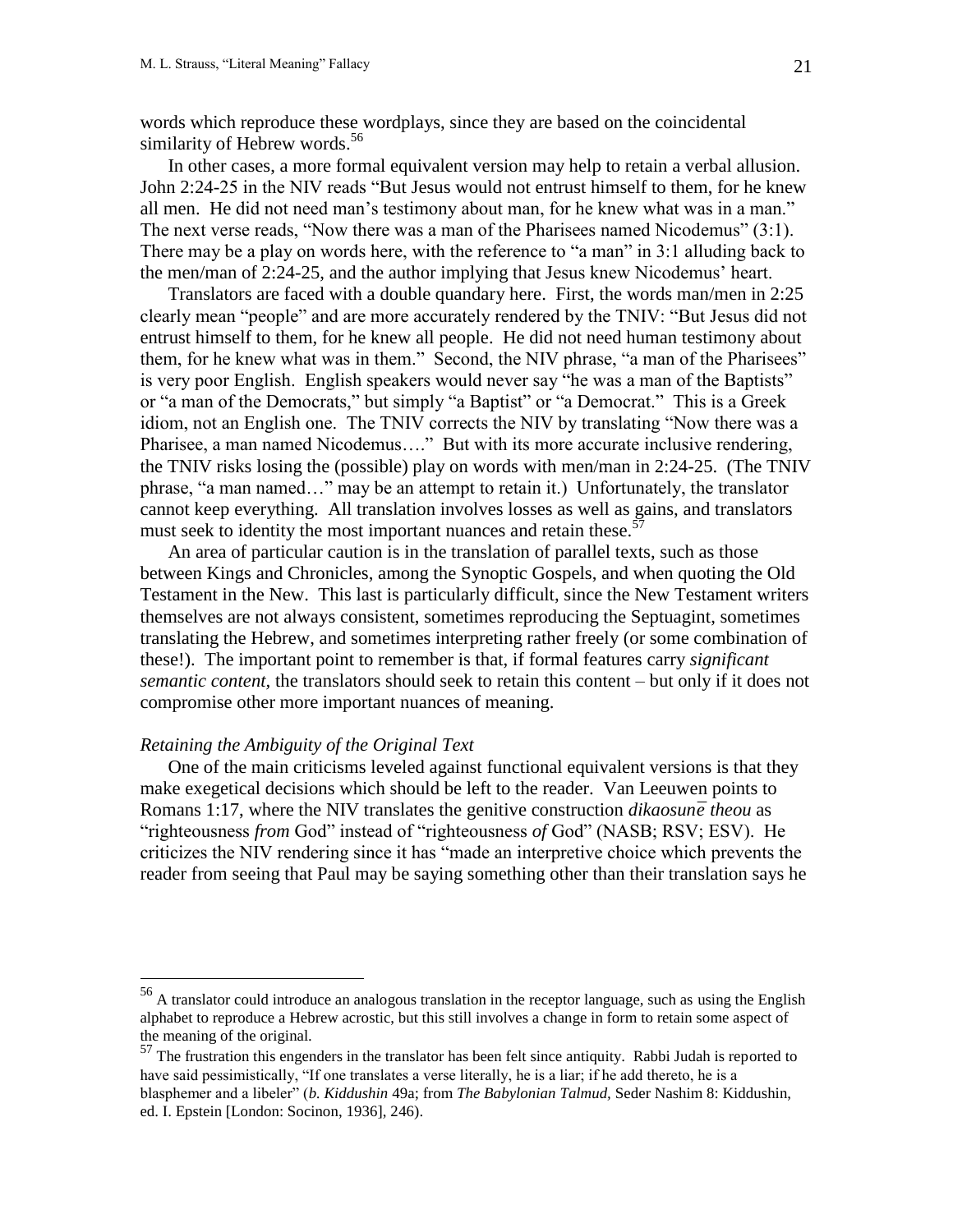says."<sup>58</sup> Ryken discusses the same passage, but more naively asserts that only "the righteousness of God" is a translation, "the other renditions are interpretation."<sup>59</sup>

Several observations are in order. First, *neither* of these translations is a "literal" or formal equivalent rendering. The formal Greek construction is NOUN + GENITIVE NOUN. The English translation is NOUN + PREPOSITIONAL PHRASE. English does not have a genitive case and so it is *impossible* to render it literally.<sup>60</sup> The false assumption that " $of + NOUN$ " is a literal rendering arises from the fact that this is the first translation Greek students are taught. But – much to the chagrin of beginning Greek students – the genitive has dozens of functions, some of which may be accurately and clearly translated with "of + NOUN," others which may be *awkwardly* translated this way, and still others which cannot be translated this way. The genitive expresses various kinds of relationships between two nouns, or between a noun and a verb (adverbial genitives). Consider a few examples of the wide variety of genitives in the New Testament: $61$ 

| Greek                  | "Literal" (of + NOUN)    | <b>Functional Translation (and classification)</b> |
|------------------------|--------------------------|----------------------------------------------------|
| kurios mou             | Lord of me               | my Lord (possessive genitive)                      |
| kritēs adikias         | judge of unrighteousness | unrighteous judge (attributive gen.)               |
| pneuma sophias         | spirit of wisdom         | spiritual wisdom (attributed gen.)                 |
| naos sōmatos           | temple of (his) body     | temple which is (his) body (gen. of apposition)    |
| <i>probata sphages</i> | sheep of slaughter       | sheep destined for slaughter (gen. of destination) |
| koniorton podōn        | dust of feet             | dust from feet (gen. of separation)                |
| angelos abyssou        | angel of the abyss       | angel from the abyss (gen. of source)              |
| sophōn anthrōpōn       | wiser of men             | wiser than men (gen. of comparison)                |
| ēgorasthēte timēs      | bought of a price        | bought for a price (adverbial gen. of price)       |
| $\bar{e}$ lthen nyktos | came of night            | came <b>during the night</b> (adv. gen. of time)   |
| dikaiosynēs pisteōs    | righteousness of faith   | righteousness by means of faith (gen. of means)    |
| symmetochooi autōn     | fellow-sharers of them   | fellow-sharers with them (gen. of association)     |

In each case the translator must identify the *function* of the genitive and then find an appropriate English word or phrase to express that function. It is true that some functions of the English prepositional phrase "of + NOUN" overlap with the Greek genitive. But it is dangerous to assume in any particular context that this is the case. It is a syntactical fallacy to say the " $of + NOUN$ " is the literal meaning of the genitive.

Our second observation arises from this first. In some cases it is very difficult to determine the function of the genitive, and translators must make hard decisions concerning how best to translate it. Furthermore, *sometimes* the English preposition phrase "of + NOUN" has an ambiguity parallel with the Greek. This may be the case in Romans 1:17. The genitive phrase *dikaosun*<sup> $\bar{e}$ </sup> *theou* may be a *possessive genitive* referring to an attribute of God ("God"s own righteousness"); it may be a *genitive of source* referring to a status given by God ("righteousness from God"); or it may be a

<sup>58</sup> Van Leeuwen, "On Bible Translation," 301.

<sup>59</sup> Ryken, *The Word of God in English,* 86-87.

<sup>60</sup> English does have a possessive case, which is marked with an apostrophe "s" ("*God's* righteousness") But this is not identical to the genitive and none of the versions use it here.

<sup>61</sup> These examples are taken from Wallace, *Greek Grammar Beyond the Basics,* 72-136. Wallace lists 33 categories for the genitive.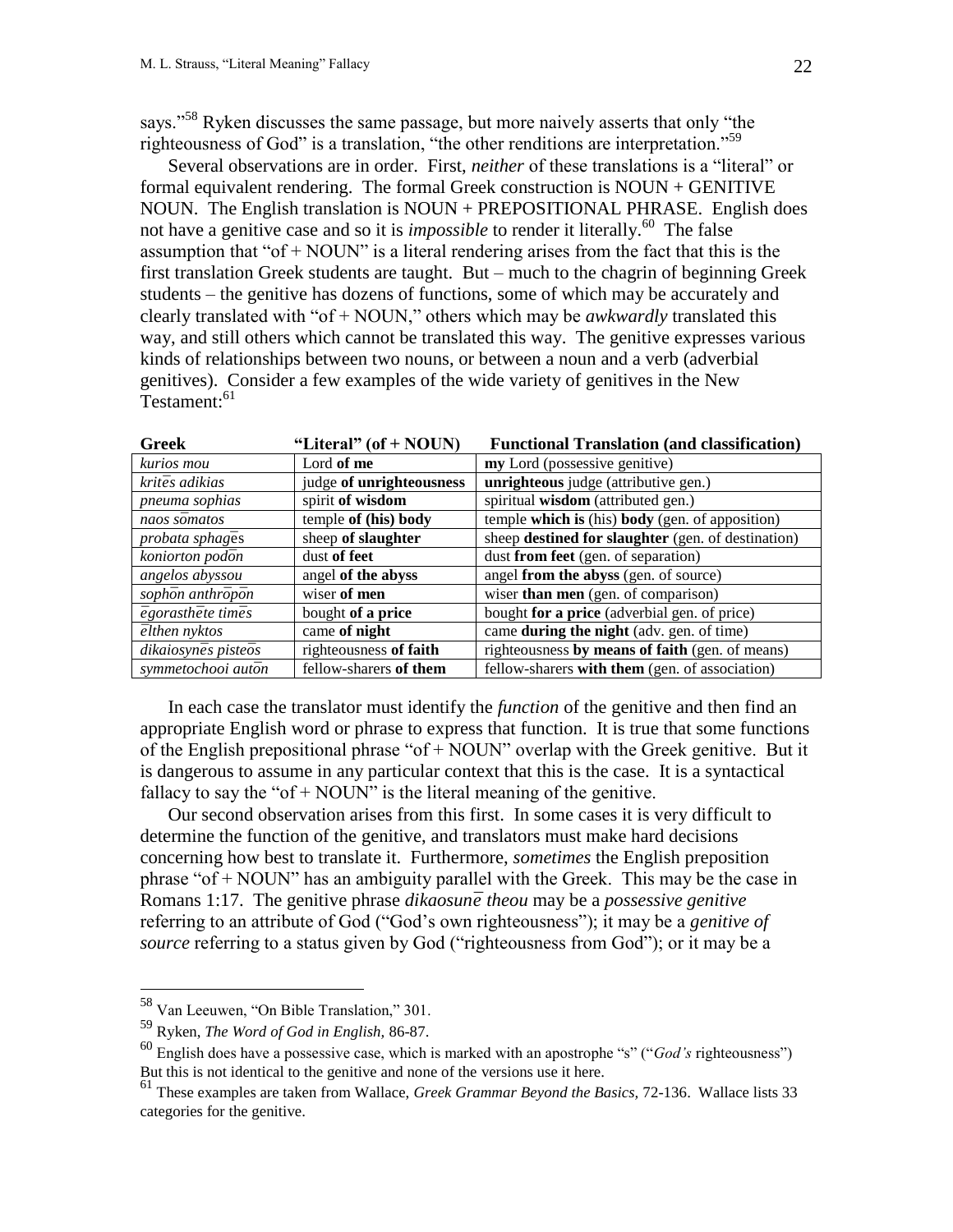*subjective genitive*, indicating an activity of God ("the righteousness shown by God").<sup>62</sup> The English phrase "righteousness of God" can be understood in any of these three ways. Its ambiguity makes it a suitable substitute in this context.

But we must be cautious here. The ambiguity which translators experience was not the ambiguity of the original author. Paul certainly knew which of these meanings he intended and in most cases translators are able to discern the author"s intent by carefully studying the co-text and context. In such cases, they should express the functional relationship as clearly as possible. Consistently translating genitives with "of + NOUN" with little regard for their context obscures the authorial meaning of the passage.

de Waard and Nida address this issue:

Most ambiguities in the original text are due to our own ignorance of the cultural and historical backgrounds of the text. It is unfair to the original writer and to the receptors to reproduce as ambiguities all those passages which may be interpreted in more than one way….The average reader is usually much less capable of making correct judgments about such alternative meanings than is the translator, who can make use of the best scholarly judgments on ambiguous passages. Accordingly, the translator should place in the text the best attested interpretation and provide in marginal notes the appropriate alternatives.<sup>63</sup>

Seeking to retain ambiguity because of interpretational uncertainty often fails because the formal equivalent rendering either (1) produces only obscurity, or (2) pushes the reader toward one or the other of the interpretations (thus defeating the goal of ambiguity). For example, it seems to me the English construction "the righteousness of God" will be understood by most readers in the less likely sense of "God"s own righteousness." The better solution is to put the most likely rendering in the text and others in the margin. This does three positive things: (1) It provides readers with the most likely meaning; (2) it informs them that the meaning is disputed, and (3) it offers other interpretive options.<sup>64</sup>

#### *The Problem of Metaphors and Idioms*

One of Van Leeuwen"s most important criticisms of functional equivalent versions is their tendency to reduce the metaphors of Scripture to abstractions. He notes that the NIV replaces the literal "walk in love" in Ephesians 5:2 with the rendering "live a life of love." He writes, "Metaphors are multifaceted and function to invoke active thought on the part of the receiver. Receivers must think and feel their way through a metaphor, and it is this very process that gives the metaphor its power to take hold of receivers as they take hold of it."<sup>65</sup> Walking in love "resonates with the rich system of biblical metaphor rooted in the Old Testament wisdom, where life is a journey on a good or bad way, and in Acts, where Christianity became known as "the Way"(Acts 9:2)."

There is much to commend here. The metaphors of Scripture are rich in symbolic meaning and inter-textual allusions. Even older children can be taught to think through and understand them. In 2 Samuel 22:2 the LORD is called "my rock, my fortress."

<sup>62</sup> For these options see Douglas Moo, *The Epistle to the Romans* (Grand Rapids: Eerdmans, 1996), 70-76. <sup>63</sup> de Waard and Nida, *From One Language to Another,* 39.

<sup>&</sup>lt;sup>64</sup> The NET Bible uses copious notes to offer alternative interpretations as well as lexical and syntactical data.

<sup>65</sup> Van Leeuwen, "We Really do Need," 32.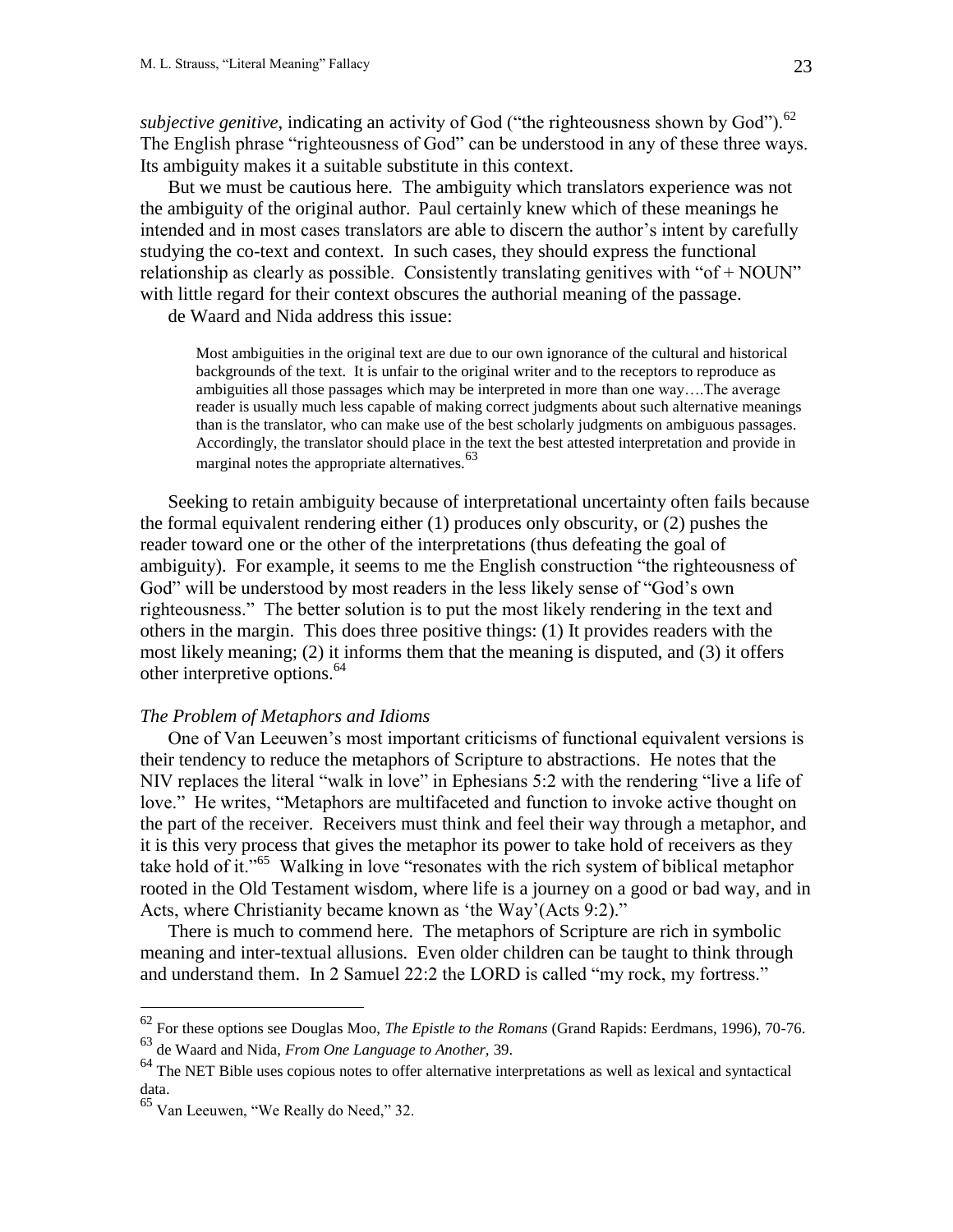While most English versions, including highly idiomatic ones like the NLT, CEV, NCV and *God's Word*, retain both metaphors, the TEV renders "my rock," as "my protector." While this rendering may be helpful for younger children or people with low intelligence, the vast majority of readers can grasp it quite easily through reflection. In my opinion, translators should seek whenever possible to retain such metaphors.

A similar example is in Matthew 6:3, where the metaphorical idiom "do not let your left hand know what your right hand is doing," is rendered by the CEV as "don"t let anyone know about it," and by the NCV as "don't let anyone know what you are doing." These two versions are explicitly geared toward readers with limited reading and comprehension skills, and so considered the metaphor too difficult for these kinds of readers. Almost all other versions, including the NIV and the NLT, retain the metaphor. For Bibles geared for a general audience, the metaphors of Scripture should be retained, not reduced to abstract teaching.

But there is an important distinction which Van Leeuwen fails to make. This is the difference between *live metaphors* and *dead metaphors.* <sup>66</sup> Live metaphors provide their meaning indirectly, through reflection. In the phrase, "God is my rock," the reader considers the characteristics of a rock and then determines which features apply to the subject and which do not. God is not "hard," but he is "strong." God is not an immaterial object, but he is a source of protection. A dead metaphor, by contrast, has lost its conceptual image in the minds of readers, so that they move directly to the abstract meaning. Consider the following metaphorical idioms:

He drove the point home. She lost face. That"s the last straw. My salary is chicken feed. He"s a couch potato. We got our clocks cleaned! That's as easy as pie. He changed his mind. We must noy lose our heads. That is a far cry from what I actually said. He kicked the bucket.

 $\overline{a}$ 

In these and most other idioms, the metaphorical "picture" has been lost (at least for most readers). The first idiom means something like "he made his argument well."<sup>67</sup> Readers would not first envision either driving or a home. "She lost face" means "she lost social status." No reader would envision a face disappearing. Nor would readers normally picture straw, chickens, potatoes, clocks, pies, minds, heads, distant shouting, or buckets with these others. The metaphors have become so familiar that the reader does not consider the "picture," instead moving directly to the abstract meaning. These are dead metaphors. Translated literally, they would mis-communicate to readers of another

 $^{66}$  This is an issue practitioners of functional equivalence have discussed for years. See Beekman and Callow, *Translating the Word of God,* 124-150. Beekman and Callow provide criteria for recognizing live or dead metaphors and guidelines for translating them.

<sup>&</sup>lt;sup>67</sup> Notice the collocation in this English sentence. In most other languages you would not "make" an argument.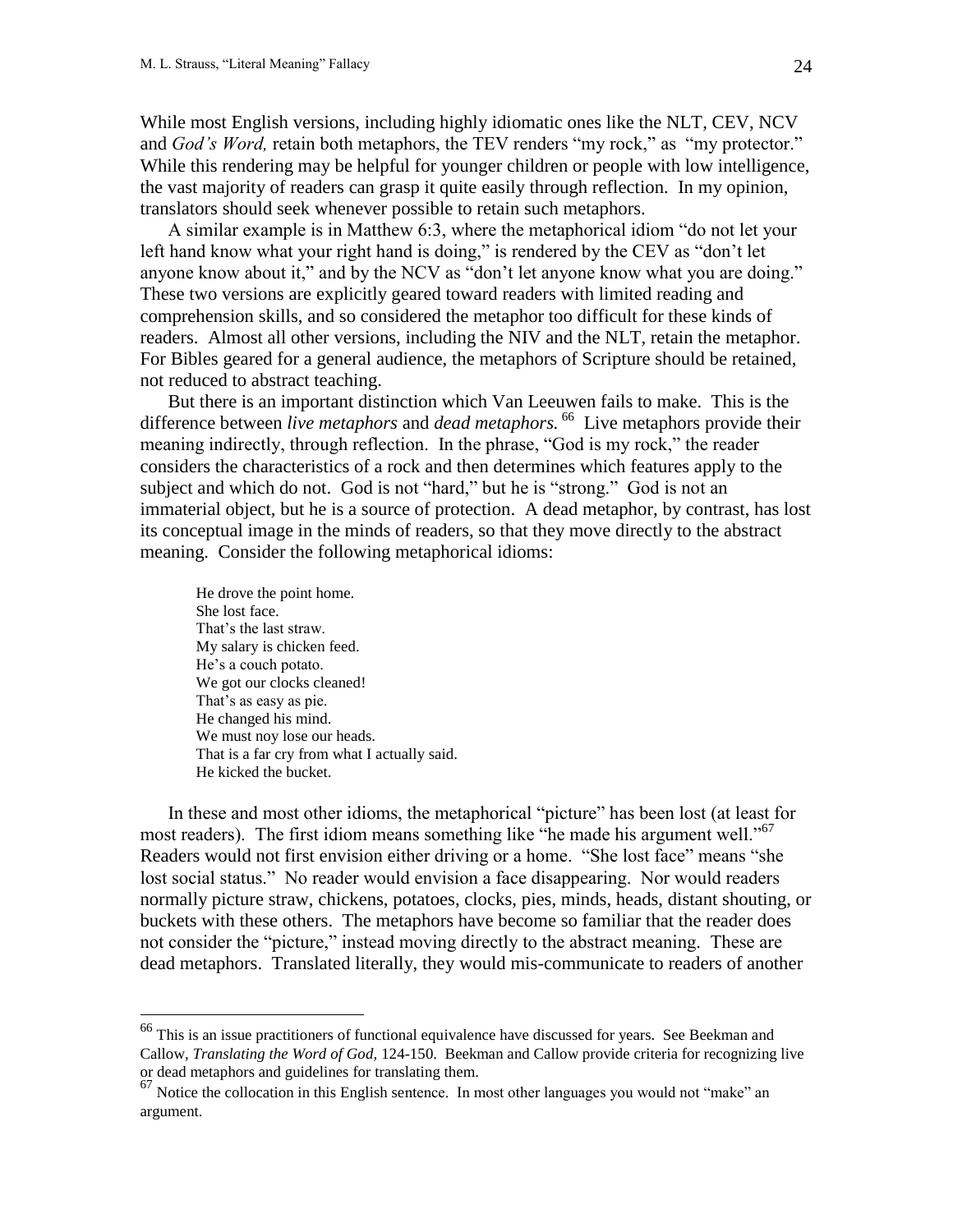language. "She misplaced her countenance" would be a poor translation of "she lost face"

The problem for translators is determining whether metaphors in Scripture are live or dead. In the example of Ephesians 5:2, would the first-century readers have envisioned a pedestrian on a path, or had "walk in" become so common an idiom that readers immediately perceived it as "live in this manner"? This is a difficult question and requires careful study of the context and co-text of a passage. If other images related to paths, walking, or journeying commonly appear, then the metaphor is probably live. If not, it is probably dead. Of course metaphors may also exist on a continuum between dead and live, with some residual connection to the image for some readers in some contexts.

Did Paul identify the Messiah as the "root" of Jesse (NASB; NIV) or as the "descendent" of Jesse (TEV) in Romans 15:12? When readers heard the Greek word *hriza* in this collocation would they have envisioned the image of a tree's roots, or would their minds have gone directly to the abstract notion of human descent? Similarly, in Luke 1:69, is Jesus a "horn (*keras*) of salvation" (NASB; NIV) or "a mighty Savior" (NLT; TEV) (Luke 1:69)? The horn of powerful animals typified a mighty warrior. But a good case can be made that the metaphor was dead, and that the reader"s mind would have moved immediately to "powerful" without envisioning a ram or an ox.

This can be true both of word-metaphors and of metaphorical idioms. Consider Acts  $2:37:$ 

NKJV Now when they heard this, **they were cut to the heart**… NIV When the people heard this, **they were cut to the heart**… TEV When the people heard this, **they were deeply troubled**… NLT Peter"s words **convicted them deeply**…

The idiom *katanyssomai* (cut, stab) + *kardia* (heart, inner self, mind, will) is formally something like "stab the heart." Retaining this metaphor might seem like a good idea since it evokes a powerful image (it would certainly preach well!). But the metaphor was probably dead by the first century so that nobody hearing it envisioned stabbing, cutting or piercing. Their perception would have moved immediately to the abstract notion of deep conviction or emotional pain.

Consider Mark 9:1:

NASB "… there are some standing here **who will not taste death** till they see the kingdom of God present with power."

NIV/TNIV "… some who are standing here **will not taste death** before they see the kingdom of God come with power."

NLT "…some of you standing here right now **will not die** before you see the Kingdom of God arrive in great power!"

"Tasting death" may seem like an evocative image, but the metaphor of "tasting" was almost certainly dead, and the idiom meant "will not die."

Again we see that all translation is interpretation, and decisions about whether the metaphor is live, dead or somewhere in between must be made. The translator cannot simply play it safe and keep the metaphor, since introducing a conceptual image to the text which no first century reader would have envisioned produces the wrong meaning for the contemporary reader.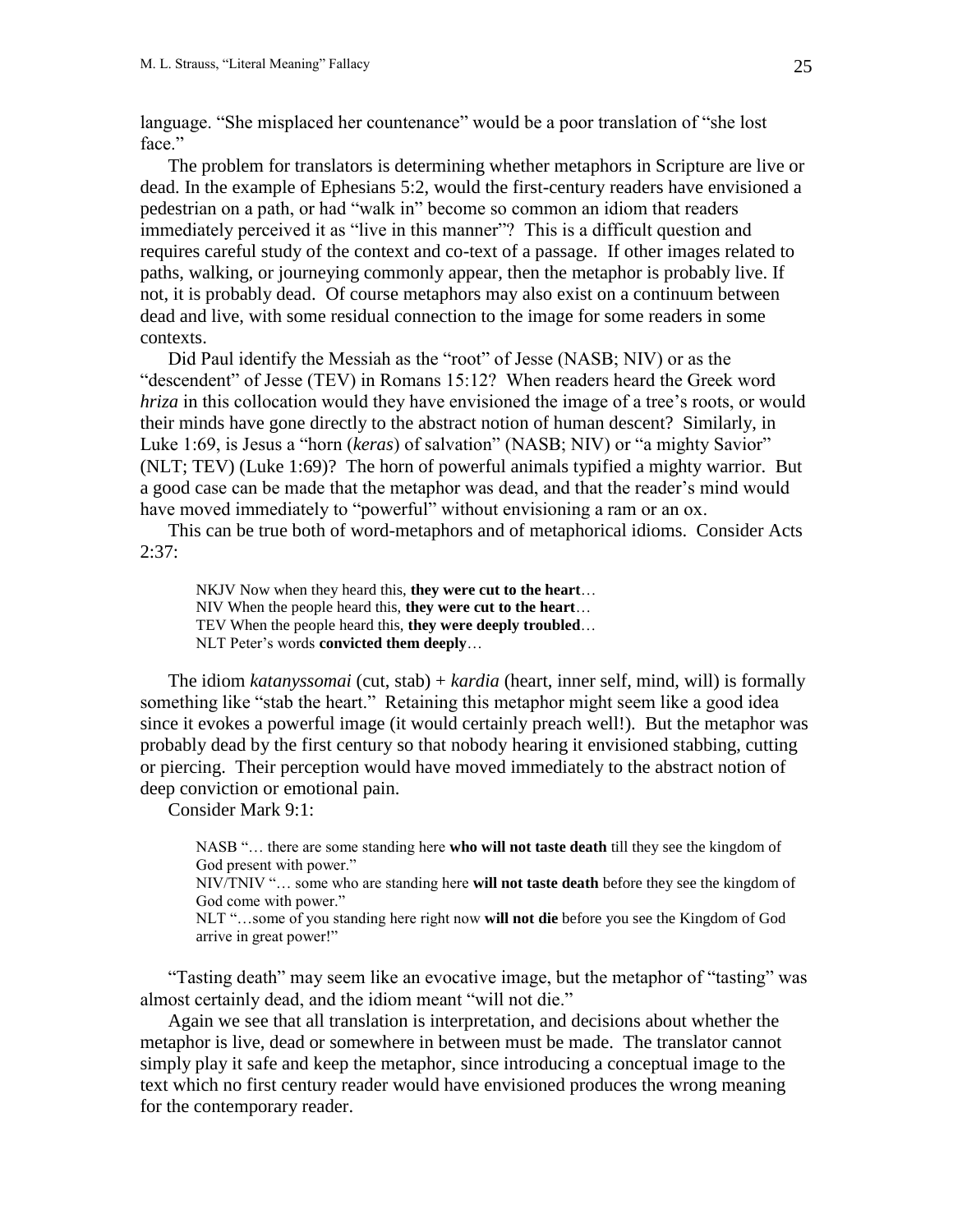#### *Difficult Theological and Technical Terms*

Another difficult issue of translation is what to do with technical theological terms. Advocates of formal equivalence argue that traditional renderings like "justification," "sanctification," and "propitiation" should be retained since they are rich in theological meaning. Advocates of functional equivalence assert that these terms are often incomprehensible to readers and so clearer English should be utilized. The NIV retains "justifies/ justification" for *dikaioō, dikaiōma* and *dikaiōsin*, (Rom 4:25; 5:16, 18), while the NLT speaks of being "made right" with God. Both the NIV and the NLT utilize "holiness" or "made holy" for the traditional "sanctification" (*hagiasmos*; Rom 6:19, 22; 1 Cor 1:30; 1 Thess 4:3, 4, 7; 2 Thess 2:13; Heb 12:14).

Several cautions are in order for both formal and functional versions. Functional equivalent versions must be careful not to distort the meaning of the original by leaving out important nuances of meaning. Formal equivalent versions must recognize that if most readers cannot infer the meaning of the text, then the translation has failed. Consider the difficulties surrounding the translation of the Greek term *hilasterion* in Romans 3:25.

**RSV:** whom God put forward as an **expiation** by his blood, to be received by faith. **ESV:** Whom God put forward as a **propitiation** by his blood, to be received by faith. **NASB:** whom God displayed publicly as a **propitiation** in His blood through faith. **NIV:** God presented him as a **sacrifice of atonement**, through faith in his blood. **NLT:** For God sent Jesus **to take the punishment for our sins and to satisfy God's anger against us**.

The Greek cognates *hilastērion* (Rom. 3:25), *hilasmos* (1 John 2:2; 4:10), and *hilaskomai* (Heb. 2:17) come from the language of the Old Testament sacrificial system. There has been a historical debate over whether the terms should be translated "expiation" or "propitiation." The former carries the sense of satisfaction for sins through an atoning sacrifice, while the latter includes both atonement and appeasement of God's wrath. The 1952 RSV was strongly criticized for rendering "expiation," presumably leaving out the dimension of appeasement. The NASB and the ESV sought to correct this by translating "propitiation."

But is this an appropriate solution? Very few readers – even Christian readers – have any idea what "propitiation" means. Of course they could consult a dictionary, but my computer dictionary does not include the noun, and defines the verb only as "to appease or conciliate someone or something."<sup>68</sup> My desk dictionary – a 1500 page Webster's – gives only the definition "to appease."<sup>69</sup> This means even an intelligent reader would miss the primary sense of sacrificial atonement, unless they consulted either a more comprehensive dictionary or a Bible commentary. One has to question whether "propitiation" is an adequate *English* translation if readers cannot deduce the meaning even by consulting a dictionary.<sup>70</sup> If *hilastērion* indicates both atonement and

 $^{68}$  Encarta World English Dictionary for Microsoft Office, Macintosh Version X.

<sup>&</sup>lt;sup>69</sup> Websters II. New Riverside University Dictionary (Boston: Houghton Mifflin Co., 1984).

<sup>&</sup>lt;sup>70</sup> Translators would do better simply to transliterate the Greek *hilastērion* in the text than to give an English word like propitiation which is meaningless most readers.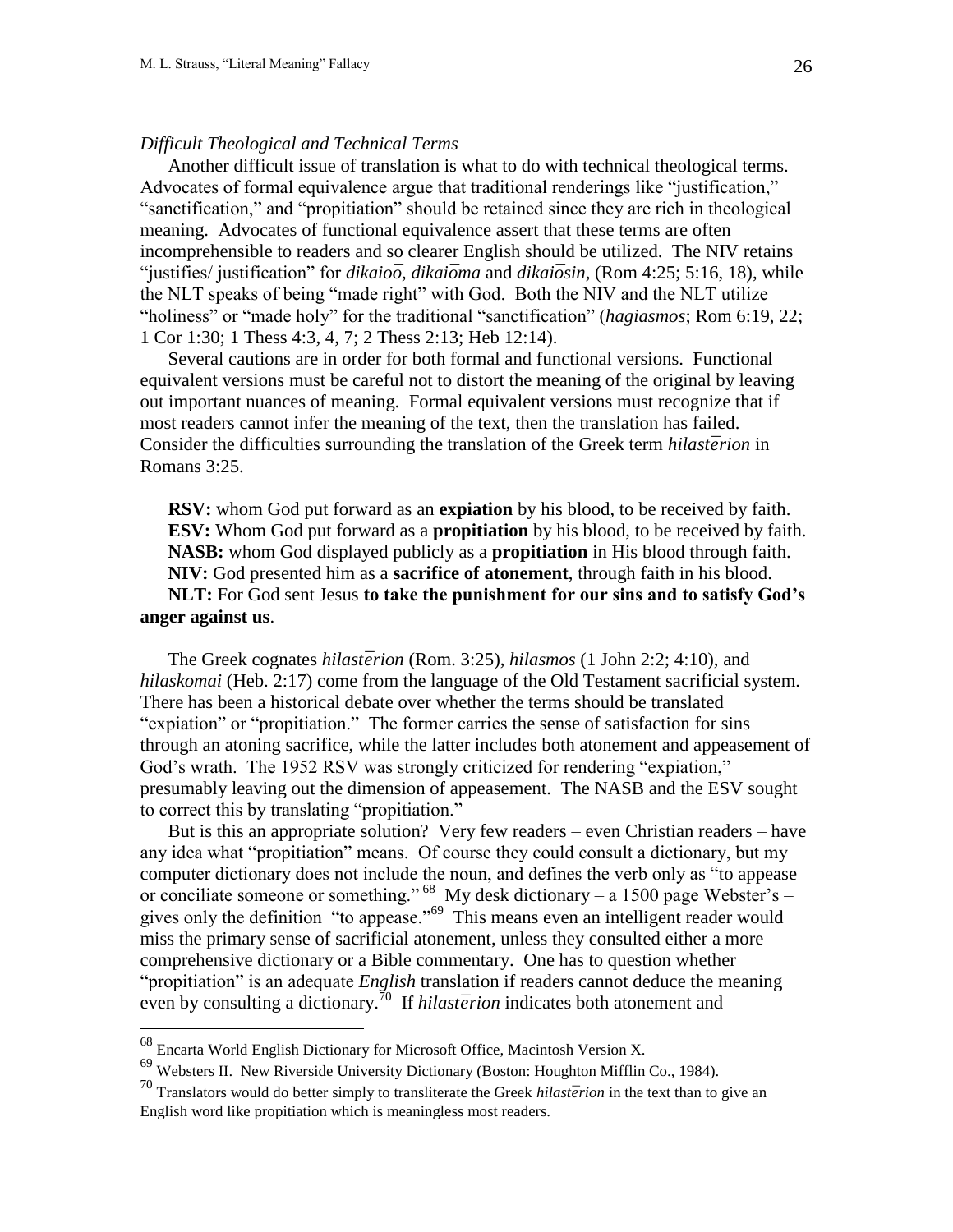appeasement, the NLT is the most accurate, since it reproduces the full sense: "to take the punishment for our sins and to satisfy God"s anger against us." This is evidence that word-for-word does not necessarily mean greater precision or accuracy. The NLT uses fourteen English words to express the same meaning as a single Greek word!<sup>71</sup>

One of the most difficult translation issues in the New Testament is how best to render the Pauline technical term *sarx.* The difficulty arises not because *sarx* literally means "flesh," but precisely because it *does not* mean "flesh" – that is, there is no good English equivalent for the Greek lexeme.<sup>72</sup> The English term "flesh" is commonly used of (1) body tissue, (2) the meat of animals, (3) the pulpy part of a fruit or vegetable, and (4) in special idioms like "flesh and blood." Greek *sarx* has a much wider range of senses, including "physical body," "human being," "person," "human nature," "earthly descent," "earthly life," "human realm of existence," "sexual impulse," "sinful human nature," etc. These senses have a great deal of interplay among one another, complicating the choice of the translator. The situation is especially complicated because of the specialized Pauline sense, which is both conceptually complex and theologically disputed. *Sarx* serves for Paul as a technical term for the eschatological concept of the old age of existence characterized by sin and death which is now superseded by the new age of salvation inaugurated "in Christ." To be "in the flesh" is to live in the old realm. There is no good English word or phrase for this concept, whether "old nature," "sinful nature," "sinful realm of existence," or "life in Adam." All solutions have their own unique problems. The NIV goes with "sinful nature," which may miss the eschatological connotations of the term and introduce the concept of two natures. Formal equivalent versions use the traditional "flesh" which may be susceptible to an inappropriate Platonic or Gnostic dichotomy between mind/spirit and matter. Because the English lexeme "flesh" has – through centuries of use – become for Christian readers a technical term with most of the same connotations as Greek *sarx,* translations produced primarily for Christian readers may choose to retain this term. Versions with a broader audience will want to find alternatives, or provide explanatory notes. In any case, this is a far cry from naively claiming that *sarx* "literally" means "flesh."

#### *How Much Interpretation? When is a Translation a Commentary?*

 $\overline{a}$ 

As we touched on earlier, in addition to the linguistic obstacles that must be overcome, translators of the New Testament must also constantly wrestle with the differences in the background and culture between the first century and today. How much of the culture should translators communicate in the translation itself and how much should they leave for commentaries and teachers to explain? Literalist translators sometimes retreat into the axiom, "only say what the original text says; don't interpret

<sup>&</sup>lt;sup>71</sup> The NET Bible is unique in treating the term as a live metaphor, rendering *hilastērion* literally (= nonfiguratively) as "mercy seat. The justification is that the only other NT appearance of the noun appears is Hebrews 9:5, where it refers to the lid of ark of the covenant, the place where the blood of the sacrifice was sprinkled on the Day of Atonement (cf. LXX). The NET translates *hilasmos* as "atoning sacrifice" and *hilaskomai* as "make atonement."

<sup>72</sup> The literature on *sarx* is voluminous. See now Douglas J. Moo, ""Flesh" in Romans: A Challenge for the Translator," in *The Challenge of Bible Translation. Communicating God's Word to the World. Essays in Honor of Ronald F. Youngblood,* eds. Glen G. Scorgie Mark L. Strauss, and Steven M. Voth, Grand Rapids: Zondervan, 2003) 365-379.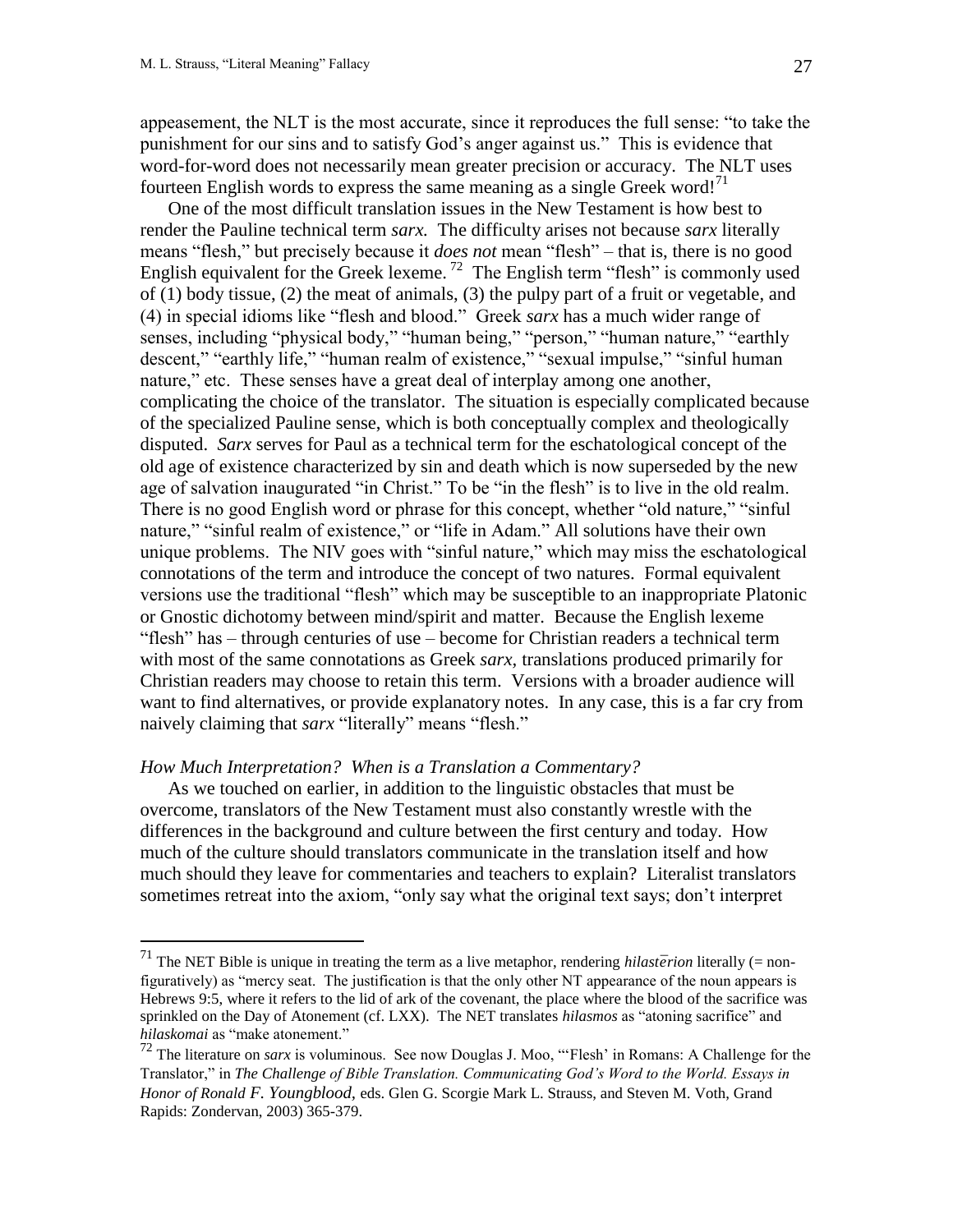$\overline{a}$ 

what it means." But this is problematic, since the text "said" many things to the original readers which the modern reader cannot infer through a simple replacement of words.

Take a passage like Matthew 9:10, where Jesus calls Matthew and then attends a banquet at his home. Compare the following translations.

**Closest formal equivalent:** "as he was reclining in the house…" **NASB:** "as He was reclining *at the table* in the house…" **ESV:** "as Jesus reclined at table in the house…" **TEV:** "While Jesus was having a meal in Matthew"s house…" **NIV:** "While Jesus was having dinner at Matthew"s house…" **NLT:** "That night Matthew invited Jesus and his disciples to be his dinner guests."

Which translation is most accurate? The closest formal equivalent, "reclining in the house," leaves out much of the meaning. It does not explain that Jesus was reclining on a cushion around a low table or that this posture indicated a formal banquet. Nor does it express the nature of first-century meals as rituals of social status. Some would argue that these ideas are better left to a commentary, but in fact they are all critical parts of the *original meaning* which the author intended and which a first century reader would have immediately recognized. None of them would be evident to a modern English reader. Because of the cultural and social differences, a literal translation leaves out much of the content which the original communicated.<sup>73</sup>

Some advocates of literal translation seek to distinguish between implied meaning and expressed meaning. In this case they would say only give the expressed meaning, *"as he was reclining in the house*." But this would require a change in our definition of translation. It would no longer be to transfer *as much of the meaning as possible.* It would now be to transfer *the minimalist meaning obtainable from the formal structure uninformed by historical or cultural context.* This new definition creates serious problems. First, intentionally withholding historical and cultural material invites misunderstanding. Second, the Greek words themselves have rich cultural content inaccessible from a simple reproduction of the formal structure. The Greek lexeme *anakeimai* is not synonymous with the English lexeme "recline" in this context. Its cultural connotation here is "to recline on a cushion around a low table at a banquet." All of these connotations were part of the word"s *meaning* in this utterance.

Yet few translators would want to include *this much* of the original meaning in a translation. Translators must constantly draw a line as to how much meaning they will provide and how much they will withhold. There is no obvious standard here and the difference between translation and commentary is always on a continuum. Formal equivalent translations may choose to withhold much of the meaning by staying with the structure of the Greek. This does not make them more accurate or precise, nor closer to the meaning of the Greek. It just makes them a different kind of version which allows the reader to better see the *formal characteristics* of the Greek sentence. The implications and connotations which these versions withhold were part of the meaning of the utterance intended by the original author and understood by the original readers.

 $^{73}$  These two paragraphs are adapted from my article, "Current Issues in the Gender-Language Debate," in *The Challenge of Bible Translation. Communicating God's Word to the World. Essays in Honor of Ronald F. Youngblood,* eds. Glen G. Scorgie Mark L. Strauss, and Steven M. Voth, Grand Rapids: Zondervan, 2003), 126.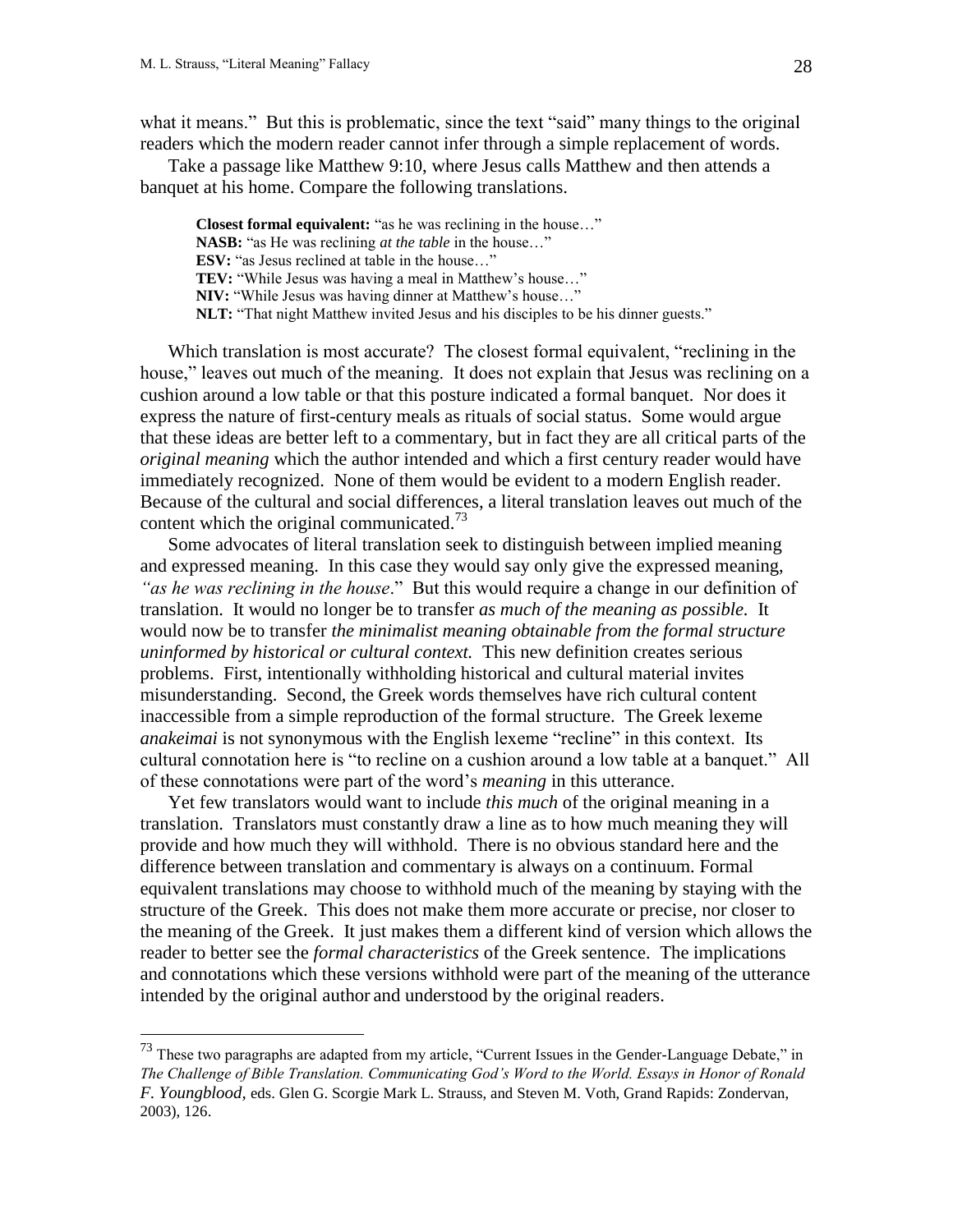### *Respecting the Foreignness of Scripture*

Opponents of functional equivalence often bemoan the fact that these versions simplify the language of the text for young people and unbelievers. Ryken argues that literal versions are better because they preserve the exalted literary quality of the text and preserve its foreignness. He asserts that young people and new believers can be taught over time to understand it"s complex vocabulary and difficult style.

Van Leeuwen expresses a similar concern that in seeking to increase ease of understanding and reduce the processing cost for readers, functional equivalent versions "may silence the foreignness of Scripture and erase crucial otherness in God's book."<sup>74</sup> The Bible is a foreign book, with language, concepts and worldview very different from contemporary society. Removing this foreignness to make the text easy to read may distort the biblical message. By reading and re-reading a more direct translation, readers will gradually become familiar with biblical idiom and concepts, and so enter the world of the text. He argues that functional equivalent translations "underestimate the manner in which large, comprehensive *literary* works and their contexts generate interpretive 'clues' for meaning."<sup>75</sup>

This is a legitimate concern. Translators must always be aware of the foreignness of Scripture, seeking to accurately represent its diverse genres in their unique historical and situational context. It is inappropriate, as the *Cotton Patch Version* does, to transform Bethlehem into Gainesville, Georgia, and Pharisees and Sadducees into Protestants and Catholics!<sup>76</sup>

But it is important to distinguish between foreignness of *content* and foreignness of *language.* While a Bible translation should certainly sound foreign with reference to cultural and social issues, it should sound *natural* with reference to its linguistic features. The language itself should be as clear and comprehensible to contemporary readers as it was to the original readers. The New Testament was written in Koine Greek, which, though not slang or "street Greek," was the common language of everyday people. It is true that some portions of the New Testament are more literary, others more colloquial. Some have a stronger Semitic style, others are more Hellenistic. A good translator will try to capture these different styles. But all of the New Testament sounded natural – that is, like Greek!  $-$  to its original readers. It did not sound like a foreign language  $$ archaic, awkward or stilted. The best translation removes *linguistic* distance while retaining *historical* distance.<sup>77</sup>

An example of inappropriately removing historical distance is the oft cited (and possibly apocryphal) story of a translator in a tribal context who rendered John 1:29 as "Behold, the *pig* of God…," because pigs were used as sacrificial animals and sheep were unknown. As Van Leeuwen admits, advocates of both functional and formal equivalence reject such a rendering because it distorts the historical meaning and loses a host of intrabiblical allusions to shepherds and sheep. He correctly notes, "the normative context for biblical meaning is the whole Scripture and *its* world. Bible readers need to learn what

<sup>74</sup> Van Leeuwen, "On Bible Translation," 293.

<sup>75</sup> Van Leeuwen, "On Bible Translation," 292.

<sup>76</sup> Jordan, *Cotton Patch Version of Matthew and John*, 16, 18.

<sup>77</sup> This point is made for beginning Bible students in Gordon Fee and Douglas Stuart, *How to Read the Bible for All Its Worth* (Grand Rapids: Zondervan, 2nd ed., 1993), ch. 2.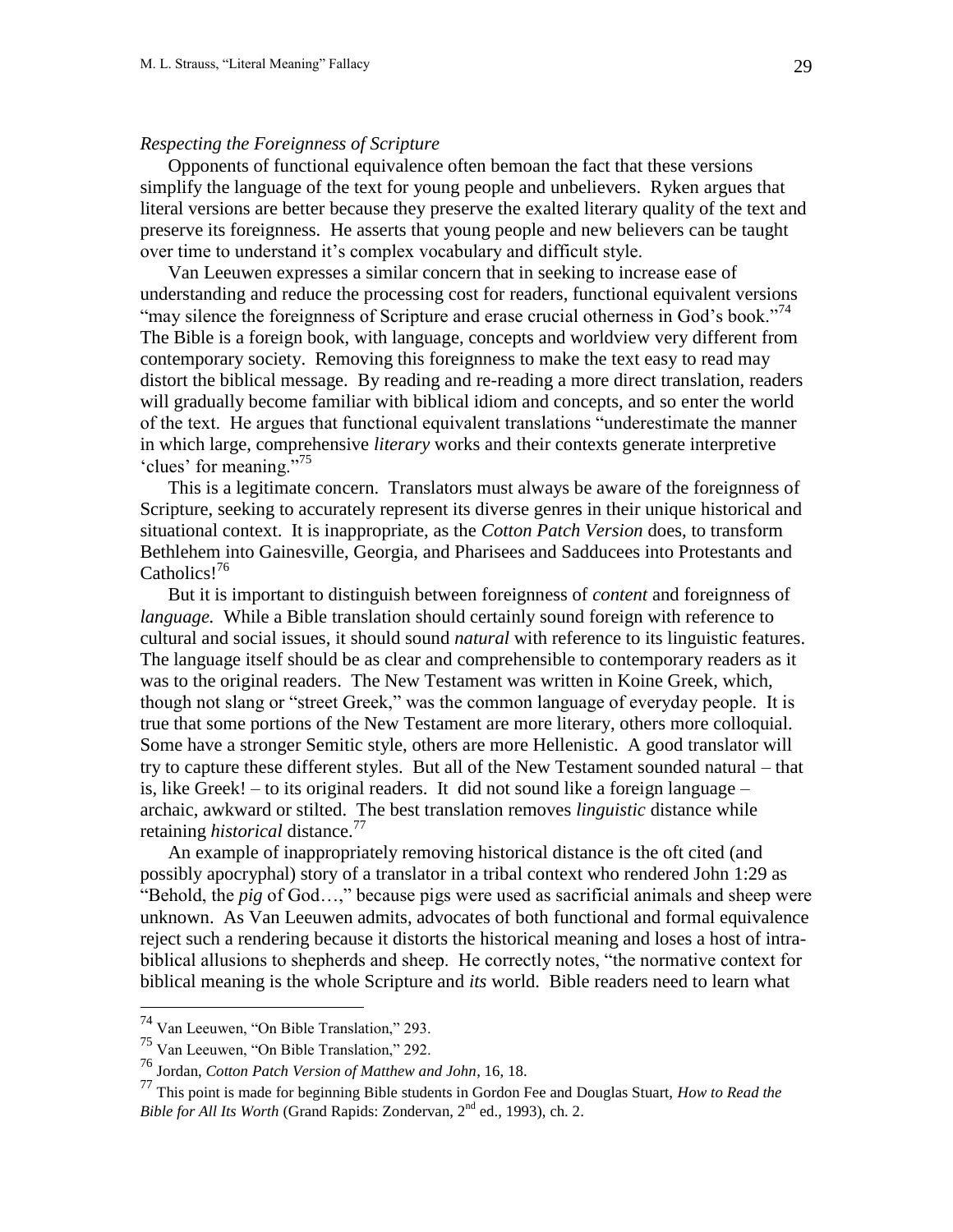sheep...are and were in ancient Israel."<sup>78</sup> It is important to retain historical distance and respect the world of the text. At the same time linguistic features should be modified to accurately render the meaning of the text. The NIV"s "*Look,* the lamb of God…" instead of "*Behold,* the lamb of God…" removes a *linguistic* archaism which was *not* part of the original meaning of the text. While "behold" may sound more "biblical" to many readers, this is because of its familiarity to readers of the King James tradition, not because of its affinity to the Greek. Van Leeuwen"s definition of "foreignness" must be carefully qualified to distinguish between linguistic foreignness, which should be eliminated, and historical context, which should be accurately portrayed.

Another point must also be kept in mind. It is certainly true that functional equivalent methods are conducive to producing simplified and easy-to-read translations. This is because they consciously analyze the meaning, not just the form, of the original text. Some recent versions were produced to be accessible to young people and those with limited reading skills (TEV, CEV, NCV,  $NIrV<sup>79</sup>$ ). But this is by no means a necessary component or consequence of functional equivalence, which stresses that translations should be written in a clear and idiomatic style *suitable to the receptor audience.* They should not be Greek-lish. A functional equivalent translation which chose as its receptor audience educated and well-read adults would adopt the style of a skilled literary artist. Fine Christian writers like C.S. Lewis, J. I. Packer or John Stott do not "dumb down" their style or use only simplified vocabulary. But neither do they write in biblical idiom. The best translation should not sound like a translation, but an original composition which has the same meaning impact upon contemporary readers that the original had on the original readers. This morning I was reading Helmut Thielicke"s classic little volume, *A Little Exercise for Young Theologians,* translated from the German by Charles L. Taylor. I came across this paragraph:

A well-known theologian once said that dogmatics is a lofty and difficult art. That is so, in the first place, because of its purpose. It reflects upon the last things; it asks wherein lies the truth about our temporal and eternal destiny. And the arc of this question reaches from the morning of the creation of the world to the evening of the world at the last judgment; it reaches from the least, the prayer for daily bread, to the greatest, the prayer for the coming of the Kingdom. $\frac{80}{30}$ 

This profound bit of prose is not simple English. My children would not understand it. It is written for theological students and assumes some knowledge of the vocabulary and content of theology and biblical studies. Yet it is good idiomatic English, not "German-lish." The translator has not rendered the German literally, but has produced an idiomatic rendering appropriate for the intended audience. That is the nature of fine translation.

Van Leeuwen warns that "The danger of FE [functional equivalent] translations is that they shape the Bible too much to fit our world and our expectations. There is a danger that the Bible gets silenced because we have tamed and domesticated it."<sup>81</sup> This is an important caution, and we must never convert the Bible into a self-help book for the

<sup>78</sup> Van Leeuwen, "On Bible Translation," 291.

<sup>79</sup> *New International Reader's Version* (Grand Rapids: Zondervan, 1996).

<sup>80</sup> Helmut Thielicke, *A Little Exercise for Young Theologians,* tr. Charles L. Taylor (Grand Rapids: Eerdmans, 1980), .

<sup>81</sup> Van Leeuwen, "We Really Do Need," 30.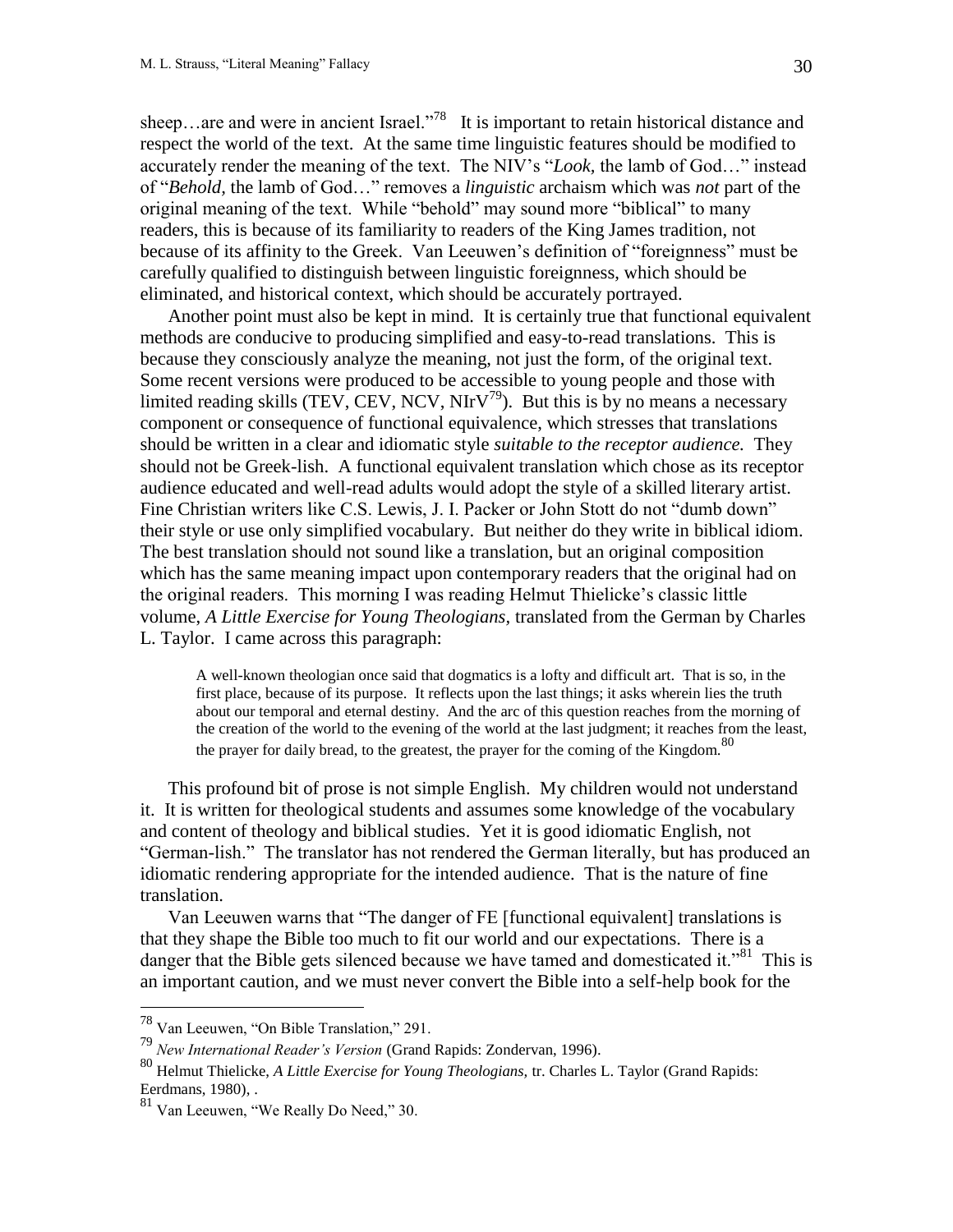self-indulgent worldview of the West. But again, this warning speaks to the need to accurately depict the Bible"s culture and theology, not to mimic its linguistic forms. Indeed, Van Leeuwen"s warning against the "domestication" of the text can be turned on its head. Traditional church language, canonized by the King James Version and its revisions, can become so staid and familiar that it has little impact on churchgoers who have heard it all their lives. For many, reading a contemporary version brings the Bible to life by piercing through the traditional language "domesticated" through familiarity. Witness for example the rhetorical power of J. B. Phillips" *New Testament in Modern English* and, more recently, *The Message* by Eugene Peterson.

Much of what Ryken considers to be the exalted literary style of the Bible represents his preference for the vocabulary, rhythm and style of the KJV. For those of us who grew up reading and memorizing the KJV, it is the language of the church – "Godlanguage." But while this style has made a profound impact upon the English-speaking world, it was *not* the style of the biblical writers, which to the original readers sounded natural and contemporary.

R. T. France has said this well:

The colloquial language employed by Tyndale so that the Scriptures would be accessible to the ploughboy has thus become, with the passing of time, the esoteric language of religion, and the more remote it becomes from ordinary speech the more special and holy it seems.<sup>8</sup>

#### *Entering the World of the Text*

 $\overline{a}$ 

A key question then becomes how best to master the historical and cultural context of the text so crucial for its understanding. Van Leeuwen suggests this is best accomplished by reading and re-reading the Bible as a whole in a more direct translation. He points out that like other large texts, the Bible generates its own relevance by "creating a literary world anchored in the divinely created world…The Bible is not just a book to read, but rather a book to read, study, and, as it were, *to live in.*"<sup>83</sup>

This is certainly true, and Van Leeuwen is surely correct that "translation is never enough." But how do we "live in" the world of the Bible? The answer, it seems to me, is *in every way possible.* One problem with formal equivalent versions is that, because of their difficult language, they are *not* conducive to reading large sections of the text at a time. Readers of functionally equivalent versions are more likely to read texts *as literary wholes,* gaining a mastery of the sweeping flow of salvation history. This kind of reading should be supplemented with the study of Bible background books and commentaries which open up the foreign world of the text to readers, and, ideally, by learning the original languages to experience the vocabulary, syntax, style and rhythm of the original. For those who cannot learn the original languages (or whose knowledge remains limited), formal equivalent versions can provide an additional window to the text, alerting readers to verbal allusions and word plays which idiomatic versions might miss.

<sup>82</sup> Dick France, "The Bible in English: An Overview," in *The Challenge of Bible Translation. Communicating God's Word to the World. Essays in Honor of Ronald F. Youngblood,* eds. Glen G. Scorgie Mark L. Strauss, and Steven M. Voth, Grand Rapids: Zondervan, 2003) 193.

<sup>&</sup>lt;sup>83</sup> Van Leeuwen, "On Bible Translation," 292, 298-303; quote from p. 298. The second of Van Leeuwen's three main concerns with functional equivalent versions is that they "underestimate the manner in which large, comprehensive *literary* works and their contexts generate interpretive "clues" for meaning." (p. 292).